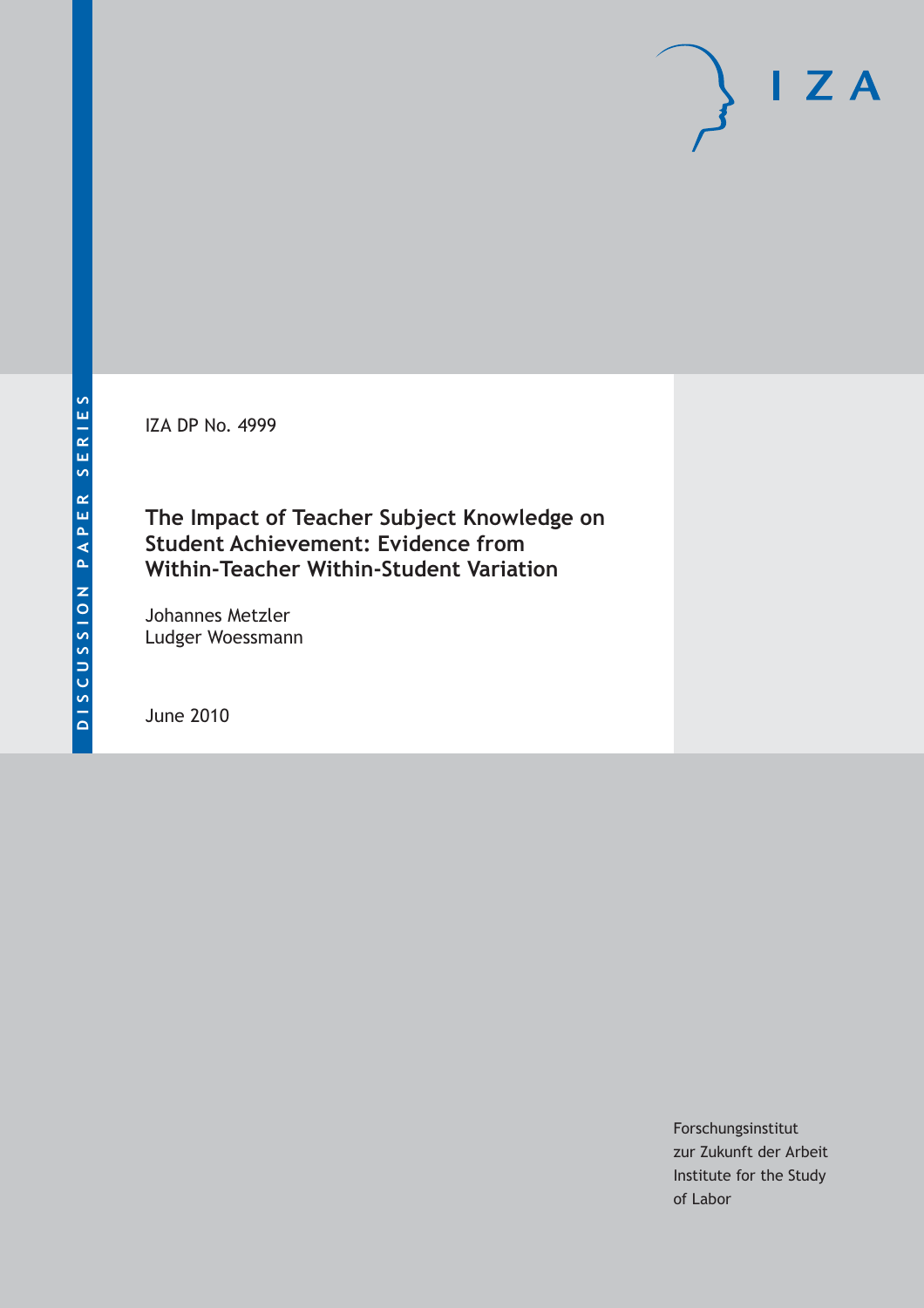# **The Impact of Teacher Subject Knowledge on Student Achievement: Evidence from Within-Teacher Within-Student Variation**

# **Johannes Metzler**

*University of Munich and Monitor Group* 

# **Ludger Woessmann**

*University of Munich, Ifo Institute, CESifo and IZA* 

Discussion Paper No. 4999 June 2010

IZA

P.O. Box 7240 53072 Bonn Germany

Phone: +49-228-3894-0 Fax: +49-228-3894-180 E-mail: iza@iza.org

Any opinions expressed here are those of the author(s) and not those of IZA. Research published in this series may include views on policy, but the institute itself takes no institutional policy positions.

The Institute for the Study of Labor (IZA) in Bonn is a local and virtual international research center and a place of communication between science, politics and business. IZA is an independent nonprofit organization supported by Deutsche Post Foundation. The center is associated with the University of Bonn and offers a stimulating research environment through its international network, workshops and conferences, data service, project support, research visits and doctoral program. IZA engages in (i) original and internationally competitive research in all fields of labor economics, (ii) development of policy concepts, and (iii) dissemination of research results and concepts to the interested public.

IZA Discussion Papers often represent preliminary work and are circulated to encourage discussion. Citation of such a paper should account for its provisional character. A revised version may be available directly from the author.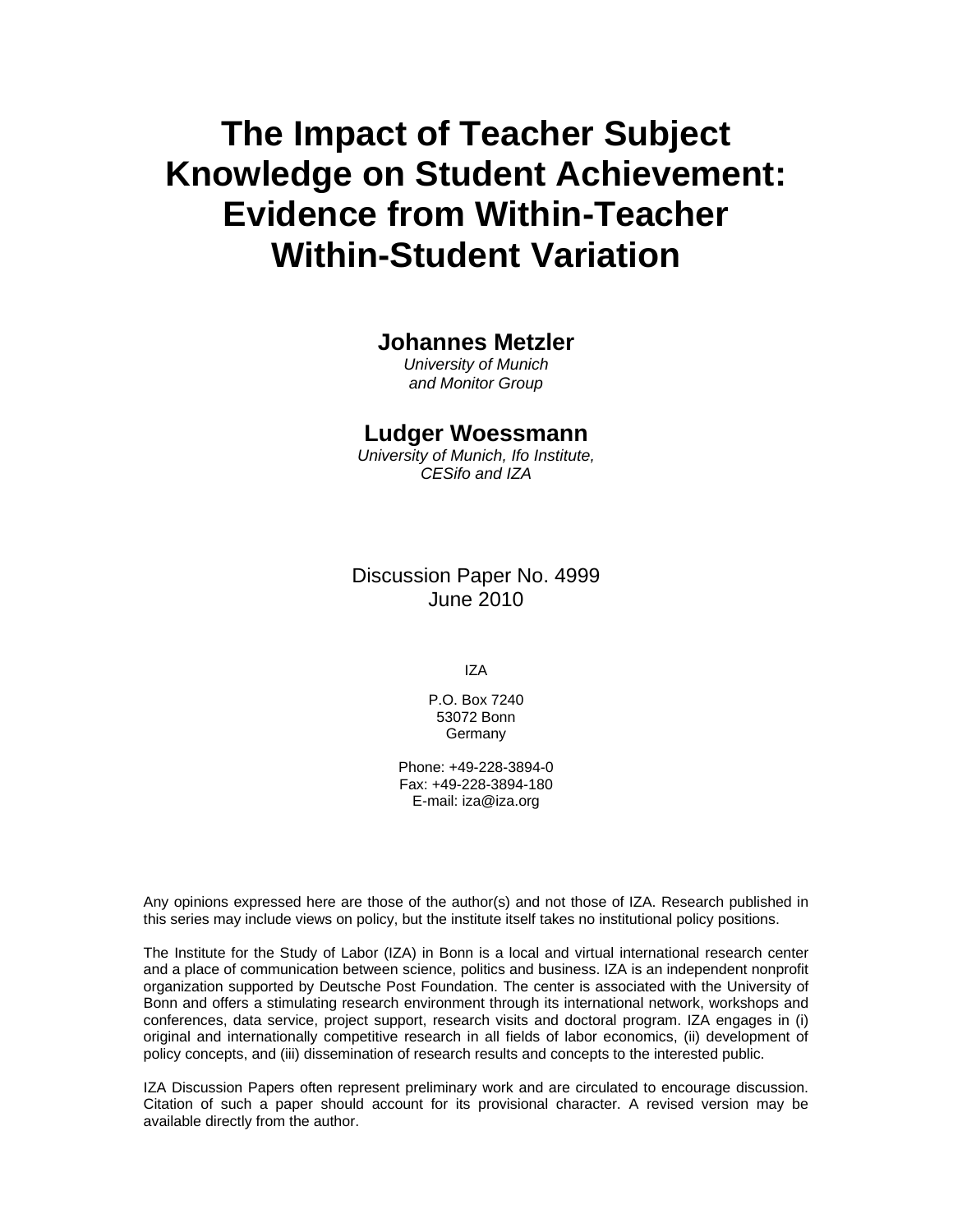IZA Discussion Paper No. 4999 June 2010

# **ABSTRACT**

# **The Impact of Teacher Subject Knowledge on Student Achievement: Evidence from Within-Teacher Within-Student Variation\***

Teachers differ greatly in how much they teach their students, but little is known about which teacher attributes account for this. We estimate the causal effect of teacher subject knowledge on student achievement using within-teacher within-student variation, exploiting a unique Peruvian  $6<sup>th</sup>$ -grade dataset that tested both students and their teachers in two subjects. We circumvent omitted-variable and selection biases using student and teacher fixed effects and observing teachers teaching both subjects in one-classroom-per-grade schools. After measurement-error correction, one standard deviation in subject-specific teacher achievement increases student achievement by about 10 percent of a standard deviation.

JEL Classification: I20, O15

Keywords: teacher knowledge, student achievement, Peru

Corresponding author:

-

Ludger Woessmann ifo Institute for Economic Research at the University of Munich Poschingerstr. 5 81679 Munich **Germany** E-mail: woessmann@ifo.de

<sup>\*</sup> We thank Jere Behrman, David Card, Paul Glewwe, Eric Hanushek, Patrick Kline, Michael Kremer, Javier Luque, Lant Pritchett, Martin West, and seminar participants at UC Berkeley, Harvard University, the University of Munich, and the Ifo Institute for helpful discussion and comments. Special gratitude goes to Andrés Burga León of the Ministerio de Educación del Perú for providing us with reliability statistics for the teacher tests. Woessmann is thankful for the support and hospitality by the W. Glenn Campbell and Rita Ricardo-Campbell National Fellowship of the Hoover Institution, Stanford University. Support by the Pact for Research and Innovation of the Leibniz Association and the Regional Bureau for Latin America and the Caribbean of the United Nations Development Programme are also gratefully acknowledged.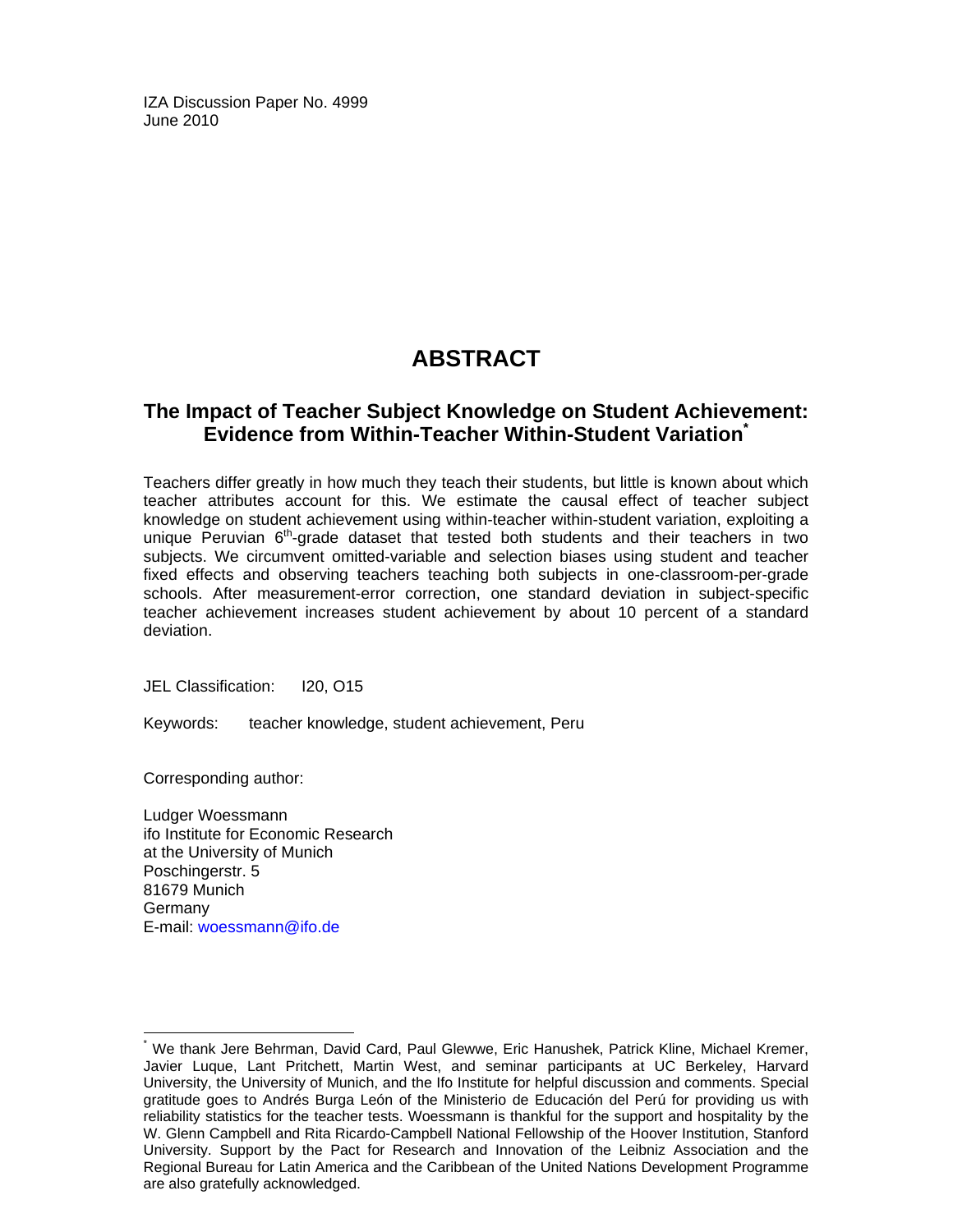## **I. Introduction**

One of the biggest puzzles in educational production today is the teacher quality puzzle: While there is clear evidence that teacher quality is a key determinant of student learning, little is known about which specific observable characteristics of teachers can account for this impact (e.g., Rockoff 2004; Rivkin, Hanushek, and Kain 2005; Aaronson, Barrow, and Sander 2007). In particular, there is little evidence that those characteristics most often used in hiring and salary decisions, namely teachers' education and experience, are crucial for teacher quality. Virtually the only attribute that has been shown to be more frequently significantly correlated with student achievement is teachers' academic skills measured by scores on achievement tests (cf. Wayne and Youngs 2003; Eide, Goldhaber, and Brewer 2004; Hanushek and Rivkin 2006). The problem with the latter evidence, however, is that issues of omitted variables and non-random selection are very hard to address when estimating causal effects of teacher characteristics. In this paper, we provide estimates of the impact of teachers' academic skills on students' academic achievement that circumvent problems from unobserved teacher traits and non-random sorting of students to teachers.

We use a unique primary-school dataset from Peru that contains test scores in two academic subjects not only for each student, but also for each teacher. This allows us to identify the impact of teachers' academic performance in a specific subject on students' academic performance in the subject, while at the same time holding constant any student characteristics and any teacher characteristics that do not differ across subjects. We can observe whether the same student taught by the same teacher in two different academic subjects performs better in one of the subjects if the teacher's knowledge is relatively better in this subject. Thus, our model can identify the effect based on within-teacher within-student variation by controlling for student fixed effects, teacher fixed effects, and subject fixed effects. We can additionally restrict our analysis to small, mostly rural schools with at most one teacher per grade, excluding any remaining possibility that parents may have chosen a specific teacher for their students in both subjects based on the teacher's specific knowledge in one subject, or of bias from non-random classroom assignments more generally (cf. Rothstein 2010).

We find that teacher subject knowledge exerts a statistically and quantitatively significant impact on student achievement. Once corrected for measurement error in the teacher test-score measure, our results suggest that a one standard deviation increase in teacher test scores raises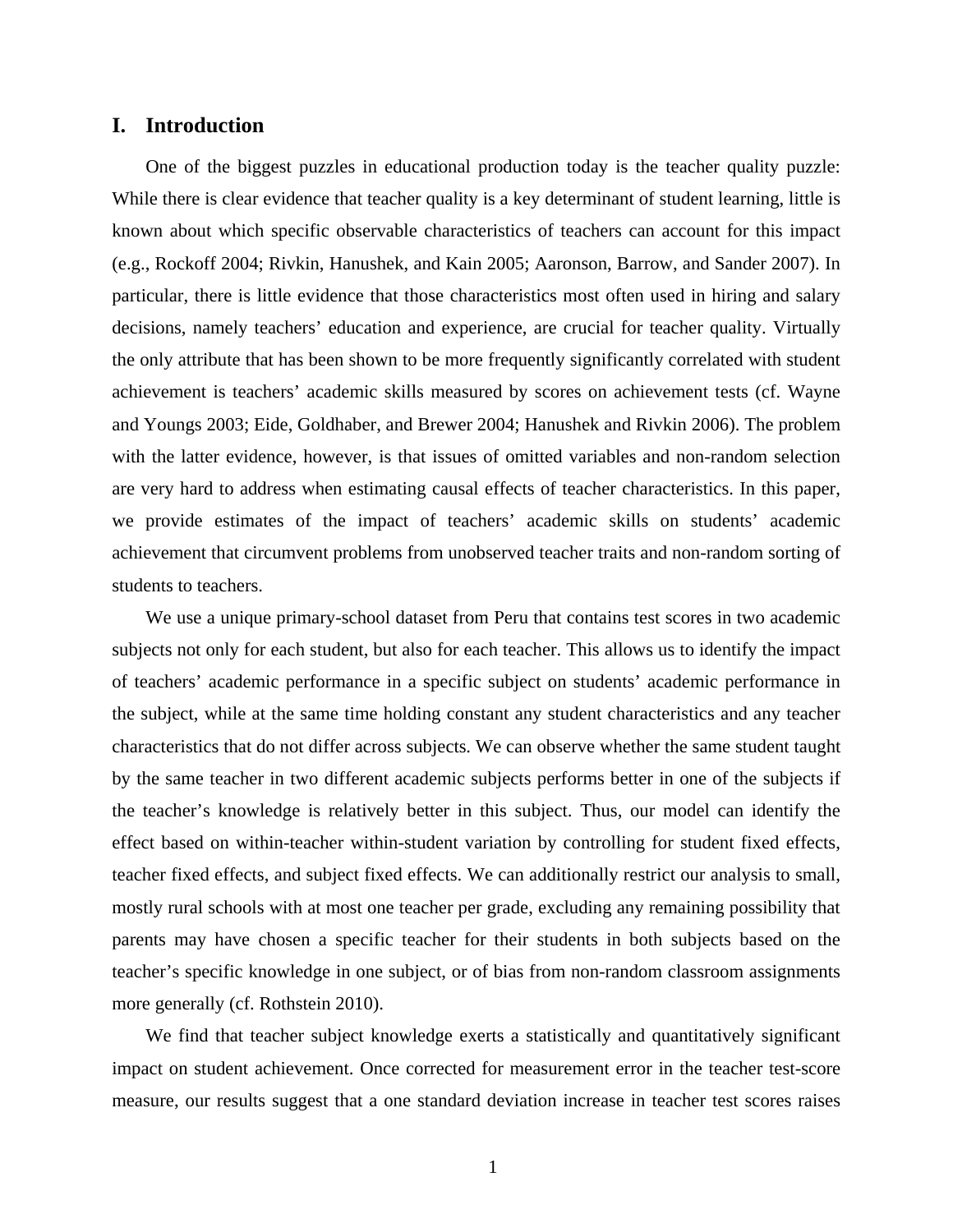student test scores by about 10 percent of a standard deviation. This means that if a student was moved, for example, from a teacher at the  $5<sup>th</sup>$  percentile of the distribution of teacher subject knowledge to a teacher at the median of this distribution, the student's achievement would increase by 16.6 percent of a standard deviation by the end of the school year. Thus, teacher subject knowledge is a relevant observable factor that is part of overall teacher quality.

Methodologically, our identification strategy for teacher effects extends the within-student comparisons in two different subjects proposed by Dee (2005; 2007) as a way of holding constant student characteristics.<sup>1</sup> His approach, however, uses variation across different teachers, as the analyzed teacher characteristics – gender, race, and ethnicity – do not vary within teachers. As a consequence, the identifying variation may still be related to issues of selection and unobserved teacher characteristics. By contrast, our approach uses variation not only within individual students but also within individual teachers. The effect of interest is still identified because subject knowledge does vary within individual teachers and because our dataset allows observing teachers' knowledge in two different subjects. Based on correlated random effects models, we also confirm that the overidentification restrictions implied in the fixed-effects model – that teacher knowledge and selection effects are the same across subjects – are valid.

The vast existing literature on education production functions hints at teacher knowledge as one – possibly the only – factor reasonably consistently associated with growth in student achievement.<sup>2</sup> In his early review of the literature, Hanushek (1986, p. 1164) concluded that "the closest thing to a consistent finding among the studies is that 'smarter' teachers, ones who perform well on verbal ability tests, do better in the classroom" – although even on this account, the existing evidence is not overwhelming.<sup>3</sup> Important studies estimating the association of teacher test scores with student achievement gains in the United States include Hanushek (1971; 1992), Summers and Wolfe (1977), Murnane and Phillips (1981), Ehrenberg and Brewer (1995),

<sup>&</sup>lt;sup>1</sup> Further examples using this between-subject method to identify effects of specific teacher attributes such as gender, ethnicity, and credentials include Ammermüller and Dolton (2006) and Clotfelter, Ladd, and Vigdor (2007). 2

 $2$  The Coleman et al. (1966) report, which initiated this literature, first found that verbal skills of teachers were associated with better student achievement.

 $3$  A decade later, Hanushek (1997, p. 144) counts a total of 41 estimates of the effect of teacher test scores and finds that "of all the explicit measures [of teachers and schools] that lend themselves to tabulation, stronger teacher test scores are most consistently related to higher student achievement." Similarly, Eide, Goldhaber, and Brewer (2004, p. 233) suggest that, compared to more standard measures of teacher attributes, "a stronger case can be made for measures of teachers' academic performance or skill as predictors of teachers' effectiveness." Hanushek and Rivkin (2006) provide a similar recent assessment of the literature.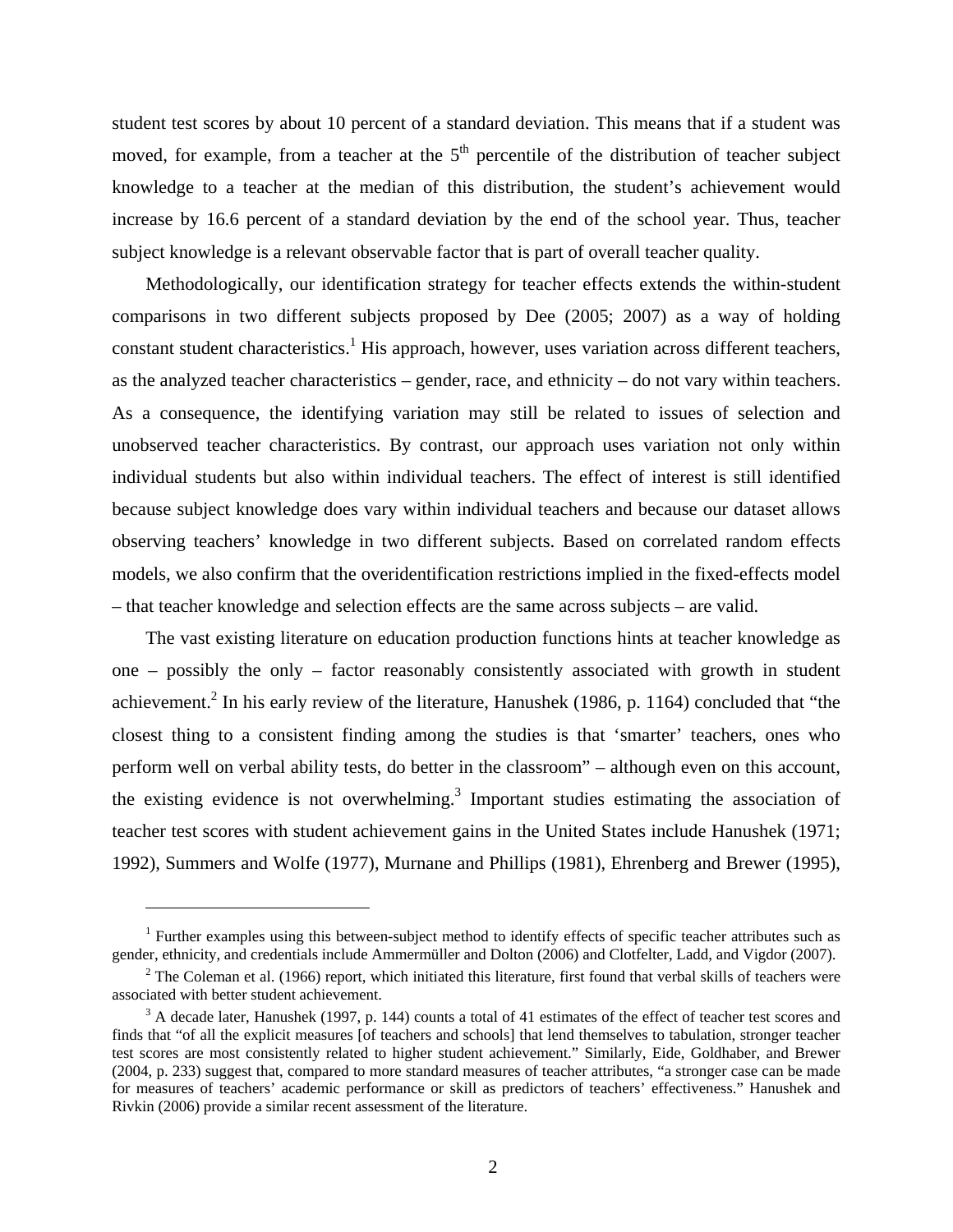Ferguson and Ladd (1996), Rowan, Chiang, and Miller (1997), Ferguson (1998), and Rockoff et al. (2008). Examples of education production function estimates with teacher test scores in developing countries include Harbison and Hanushek (1992) in rural Northeast Brazil, Tan, Lane, and Coustère (1997) in the Philippines, Bedi and Marshall (2002) in Honduras, and Behrman, Ross, and Sabot (2008) in rural Pakistan.<sup>4</sup>

However, the existing evidence on the association between teacher knowledge and student achievement – be it in level or value-added form – is still likely to suffer from bias due to unobserved student characteristics, omitted school and teacher variables, and non-random sorting and selection into classrooms and schools (cf. Glewwe and Kremer 2006). Obvious examples where such bias would occur include incidents where better-motivated teachers incite more student learning but also accrue more subject knowledge; where parents with a high preference for educational achievement both choose schools or classrooms within schools with teachers of higher subject knowledge and also further their children's learning in other ways; and where principals place students with higher learning gains into classrooms of teachers with higher knowledge. In short, estimates of the effect of teacher knowledge (or most other observable teacher characteristics) that convincingly overcome such biases from omitted variables and selection are so far missing in the literature.

Apart from omitted variables and selection bias, an additional serious problem when estimating teacher effects is measurement error, which is likely to attenuate estimated effects (cf. Glewwe and Kremer 2006, p. 989). A first source of measurement error arises if the available measure proxies only poorly for the concept of teachers' subject knowledge. In most existing studies, the tested teacher skills can be only weakly tied to the academic knowledge in the subject in which student achievement is examined and cannot distinguish between subjectspecific cognitive and general non-cognitive teacher skills (see Rockoff et al. 2008 for a notable exception). Often, the examined skill is not subject-specific, either when based on a rudimentary measure of verbal ability (e.g., Coleman et al. 1966) or when aggregated across a range of skills including verbal and pedagogic ability as well as knowledge in different subjects (e.g., Summers and Wolfe 1977). A second source of measurement error arises because any specific test will measure teacher subject knowledge only with considerable noise. This is most evident when the

<sup>&</sup>lt;sup>4</sup> See Glewwe and Kremer (2006) and Behrman (2010) for recent reviews of the literature on education production functions in developing countries.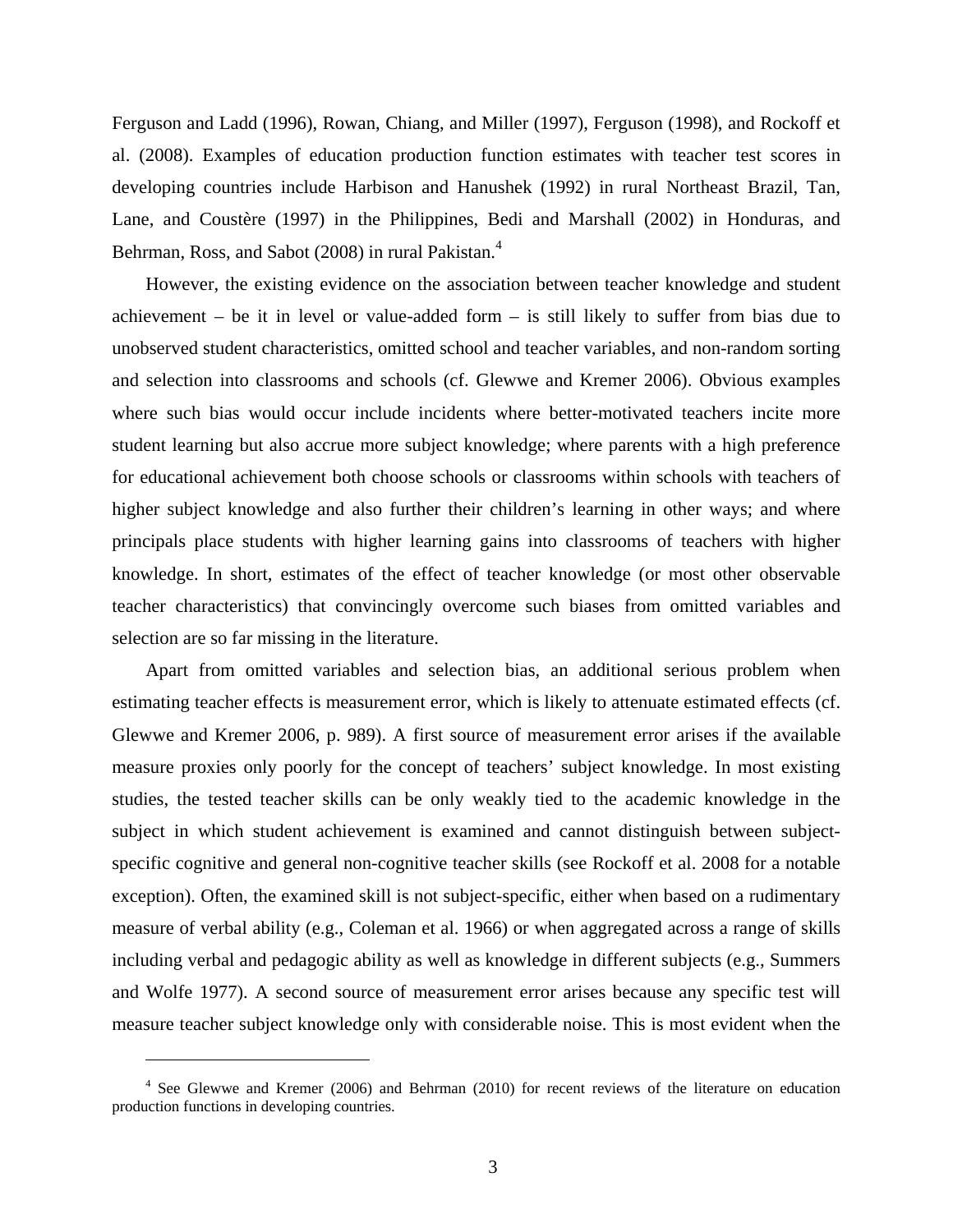result of one single math question is used as an indicator of math skills (cf. Rowan, Chiang, and Miller 1997), but it applies more generally because the reliability of any given item battery is not perfect, thus giving rise to attenuation bias when estimating effects of teacher knowledge. In this paper, we have access to separate tests of teachers' subject-specific knowledge in math and reading that are each generated from batteries of test questions using psychometric modeling. These provide not only separate measures of teacher subject knowledge, but also consistent estimates of the internal reliability metric of the tests based on splitting the underlying test items in halves, which allow for adjustment for biases due to measurement error based on classical measurement error theory.

Understanding the causes of student achievement is important not least because of its substantial economic importance. For example, differences in educational performance – when measured by student achievement tests – can account for an important part of the difference in long-run economic growth between Latin America and other world regions, as well as within Latin America (Hanushek and Woessmann 2009). Peru has been doing comparatively well in terms of school attendance, but not in terms of educational quality as measured by achievement tests (cf. World Bank 2007; Luque 2008). Its average performance on international student achievement tests is dismal compared to developed countries (cf. OECD 2003) and just below the average of other Latin American countries. Of the 16 countries participating in a Latin American comparative study in 2006, Peruvian  $6<sup>th</sup>$ -graders ranked 9 and 10, respectively, in math and reading (LLECE 2008). Policy-makers in developing countries may be well advised to place specific focus on teachers' subject knowledge in teacher recruitment, training, and compensation policies.

In what follows, Section II derives our econometric identification strategy. Section III describes the dataset that allows its implementation and reports descriptive statistics. Section IV presents our results and robustness tests, and the final section concludes.

### **II. Empirical Identification**

We consider an education production function with an explicit focus on teacher skills:

(1a) 
$$
y_{i1} = \beta_1 T_{i1} + \gamma U_{i1} + \alpha Z_i + \delta X_{i1} + \mu_i + \tau_{i1} + \varepsilon_{i1}
$$

(1b) 
$$
y_{i2} = \beta_2 T_{i2} + \gamma U_{i2} + \alpha Z_i + \delta X_{i2} + \mu_i + \tau_{i2} + \varepsilon_{i2}
$$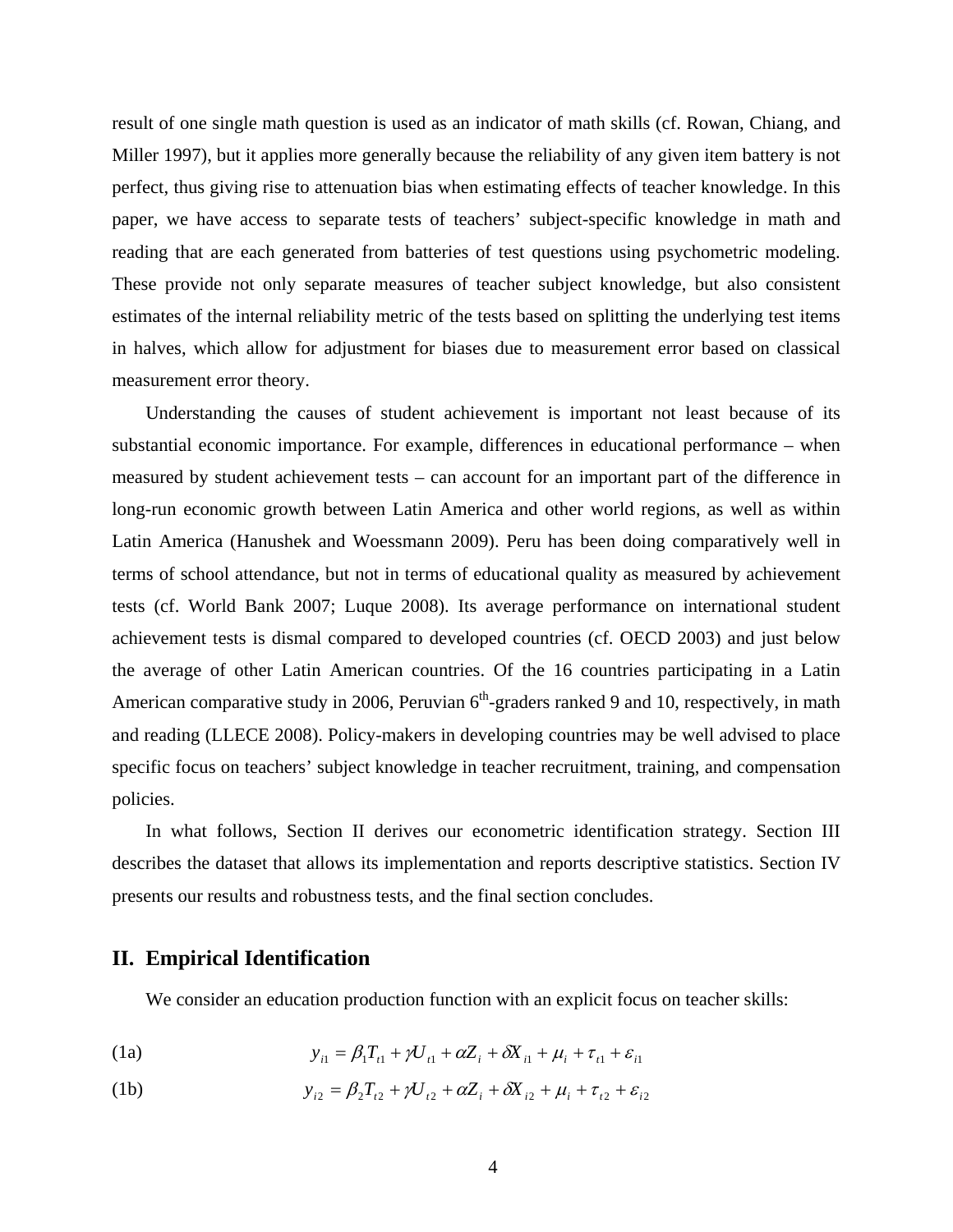where  $y_{i1}$  and  $y_{i2}$  are test scores of student *i* in subjects 1 and 2 (math and reading in our application below), respectively. Teachers *t* are characterized by subject-specific teacher knowledge  $T_{ti}$  and non-subject-specific teacher characteristics  $U_t$  such as pedagogical skills and motivation. (The latter differ across the two equations only if the student is taught by different teachers in the two subjects.) Additional factors are non-subject-specific (*Zi*) and subject-specific  $(X_{ii})$  characteristics of students and schools. The error term is composed of a student-specific component  $\mu_i$ , a teacher-specific component  $\tau_i$ , and a subject-specific component  $\varepsilon_{ii}$ .

The coefficient vectors  $\beta_1$ ,  $\beta_2$ , and  $\gamma$  characterize the impact of all subject-specific and nonsubject-specific teacher characteristics that constitute the overall teacher quality effect as estimated by value-added studies (cf. Hanushek and Rivkin 2010). As indicated earlier, several sources of endogeneity bias, stemming from unobserved student and teacher characteristics or from non-random sorting of students to schools and teachers, are likely to hamper identification of the effect of teacher subject knowledge in equations (1a) and (1b).

Following Chamberlain (1982), we model the potential correlation of the unobserved student effect  $\mu_i$  with the observed inputs in a general setup:

(2) 
$$
\mu_i = \eta_1 T_{t1} + \eta_2 T_{t2} + \theta_1 U_{t1} + \theta_2 U_{t2} + \chi Z_i + \phi X_{i1} + \phi X_{i2} + \omega_i
$$

where  $\omega_i$  is uncorrelated with the observed inputs. We allow the  $\eta$  and  $\theta$  parameters to differ across subjects, but assume that the parameters on the subject-specific student characteristics are the same across subjects.

Substituting equation (2) into equations (1a) and (1b) and collecting terms yields the following correlated random effects models:<sup>5</sup>

(3a) 
$$
y_{i1} = (\beta_1 + \eta_1)T_{i1} + \eta_2 T_{i2} + (\gamma + \theta_1)U_{i1} + \theta_2 U_{i2} + (\alpha + \chi)Z_i + (\delta + \phi)X_{i1} + \phi X_{i2} + \tau_{i1} + \varepsilon'_{i1}
$$
  
(3b)  $y_{i2} = \eta_1 T_{i1} + (\beta_2 + \eta_2)T_{i2} + \theta_1 U_{i1} + (\gamma + \theta_2)U_{i2} + (\alpha + \chi)Z_i + \phi X_{i1} + (\delta + \phi)X_{i2} + \tau_{i2} + \varepsilon'_{i2}$ 

where  $\varepsilon'_{ij} = \varepsilon_{ij} + \omega_i$ . In this model, teacher scores in each subject enter the reduced-form equation of both subjects. The *η* coefficients capture the extent to which standard models would

<sup>&</sup>lt;sup>5</sup> This correlated random effects specification is similar to siblings models of earnings effects of education (Ashenfelter and Krueger 1994; Card 1999). We thank David Card for alerting us to this interpretation of our model.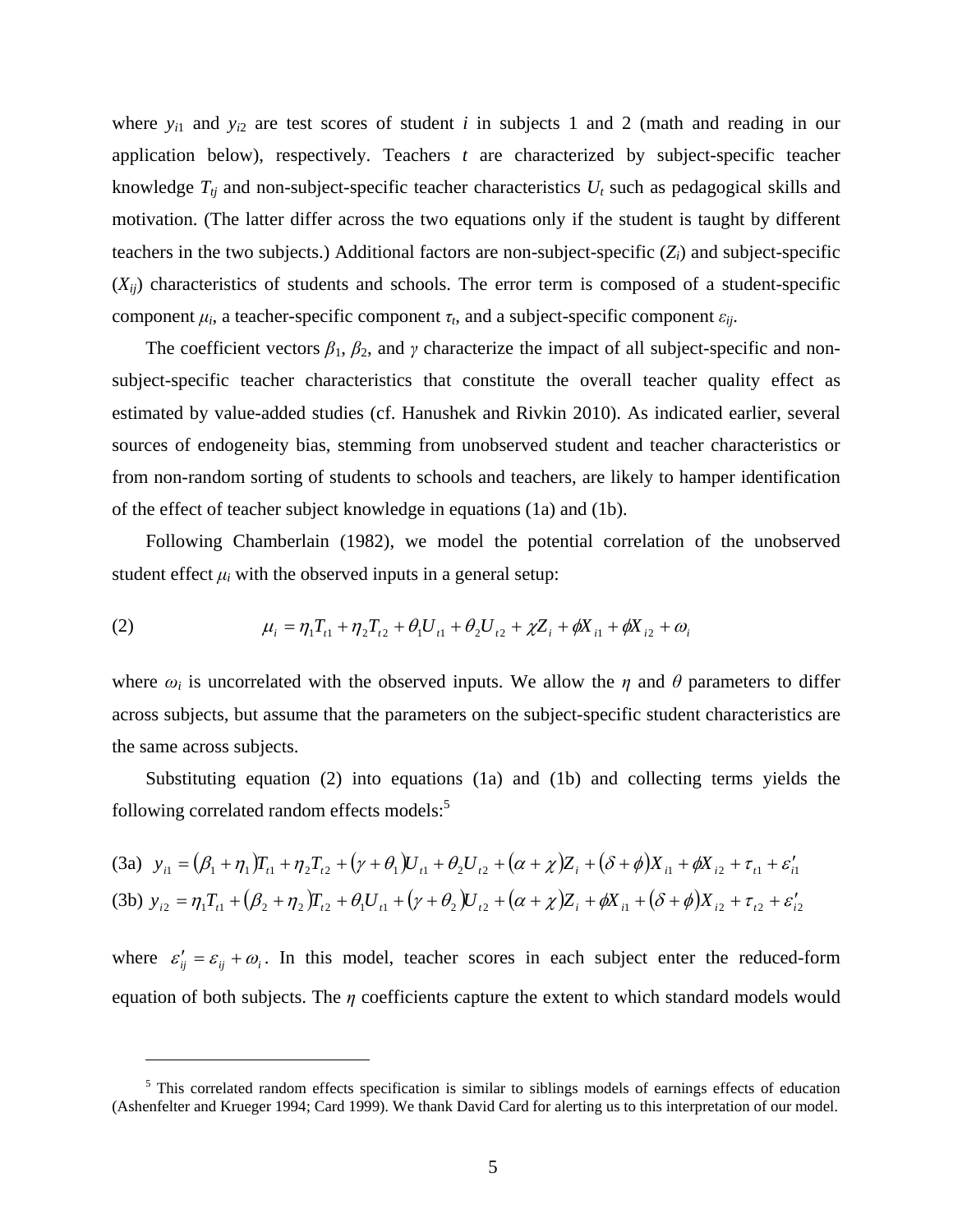be biased due to the omission of unobserved student factors, while the *β* parameters represent the structural effect of teacher subject knowledge.

The model setup with correlated random effects allows us to test the overidentification restrictions implicit in conventional fixed-effects models, which are nested within the unrestricted correlated random effects model (see Ashenfelter and Zimmerman 1997). Since the seminal contribution to cross-subject identifications of teacher effects by Dee (2005), available fixed-effects estimators (commonly implemented in first-differenced estimations) implicitly impose that teacher effects are the same across subjects. Rather than initially imposing such a restriction, after estimating the system of equations (3a) and (3b) we can straightforwardly test whether  $\beta_1 = \beta_2 = \beta$  and whether  $\eta_1 = \eta_2 = \eta$ . Only if these overidentification restrictions cannot be rejected, we can also specify correlated random effects models that restrict the *β* and *η* coefficients to be the same across subjects:

(4a) 
$$
y_{i1} = (\beta + \eta)T_{i1} + \eta T_{i2} + (\gamma + \theta_1)U_{i1} + \theta_2 U_{i2} + (\alpha + \chi)Z_i + (\delta + \phi)X_{i1} + \phi X_{i2} + \tau_{i1} + \varepsilon_{i1}'
$$
  
(4b) 
$$
y_{i2} = \eta T_{i1} + (\beta + \eta)T_{i2} + \theta_1 U_{i1} + (\gamma + \theta_2)U_{i2} + (\alpha + \chi)Z_i + \phi X_{i1} + (\delta + \phi)X_{i2} + \tau_{i2} + \varepsilon_{i2}'
$$

This restricted correlated random effects model is equivalent to conventional fixed effects models that perform within-student comparisons in two subjects to eliminate bias from unobserved non-subject-specific student characteristics. They have been applied to estimate effects of non-subject-specific teacher attributes such as gender, ethnicity, and credentials (cf. Dee 2005; 2007; Ammermüller and Dolton 2006; Clotfelter, Ladd, and Vigdor 2007). Note, however, that in order to identify *β* and *γ* in specifications like equations (4a) and (4b), it has to be assumed that the assignment of students to teachers is random and, in particular, is not related to students' subject-specific propensity for achievement. Otherwise, omitted teacher characteristics such as pedagogical skills and motivation, comprised in the teacher-specific error component  $\tau_t$ , could bias estimates on the observed teacher attributes.

In order to avoid such bias from omitted teacher characteristics, we propose to restrict the analysis to samples of students who are taught by the same teacher in the two subjects. In such a setting,  $U_{t1} = U_{t2} = U_t$  and  $\tau_{t1} = \tau_{t2} = \tau_t$ , so that the education production functions simplify to:

(5a) 
$$
y_{i1} = (\beta + \eta)T_{i1} + \eta T_{i2} + (\gamma + \theta_1 + \theta_2)U_t + (\alpha + \chi)Z_i + (\delta + \phi)X_{i1} + \phi X_{i2} + \tau_t + \varepsilon_{i1}
$$

(5b) 
$$
y_{i2} = \eta T_{i1} + (\beta + \eta) T_{i2} + (\gamma + \theta_1 + \theta_2) U_i + (\alpha + \chi) Z_i + \phi X_{i1} + (\delta + \phi) X_{i2} + \tau_i + \varepsilon_{i1}
$$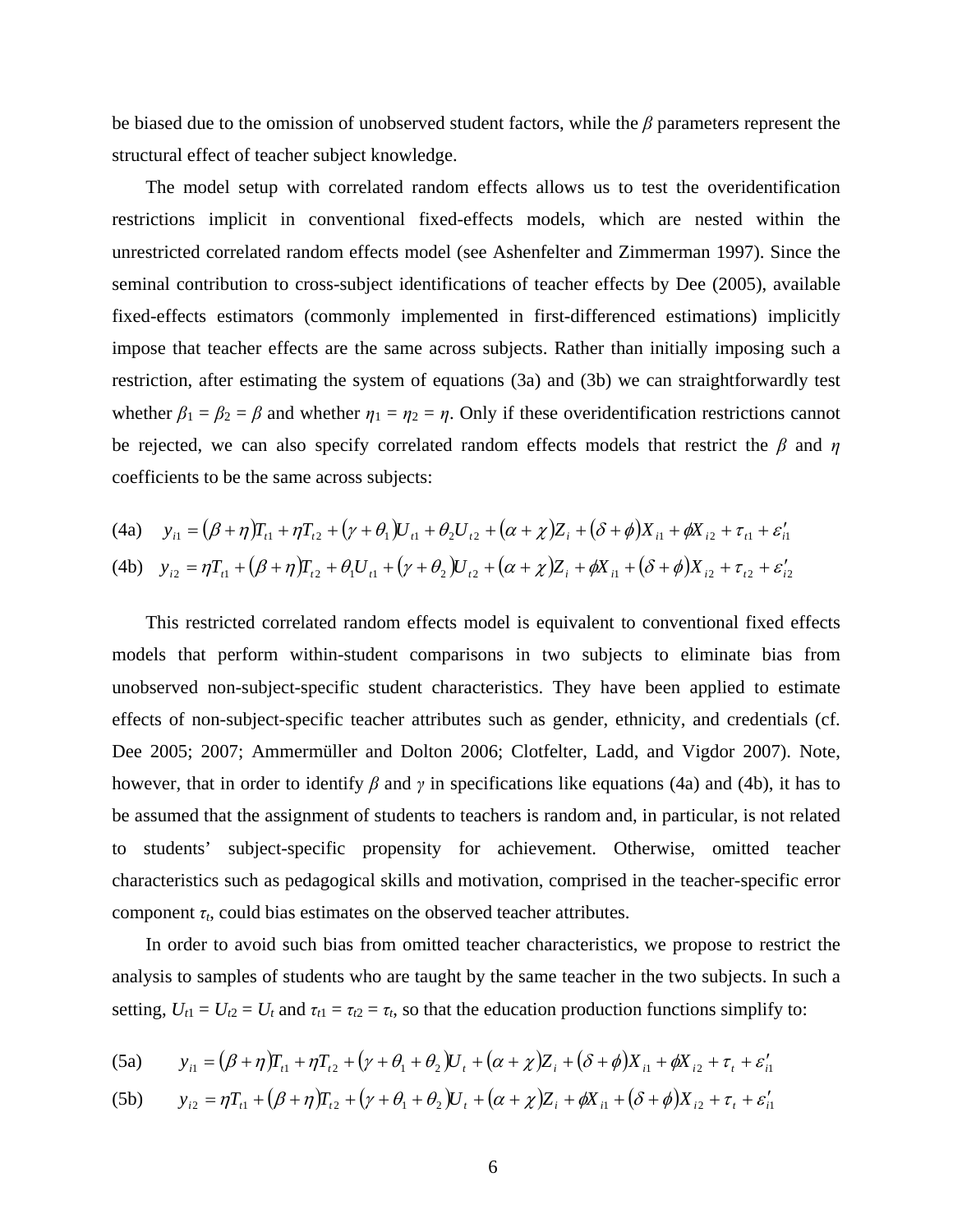This model has a straightforward first-differenced representation:

(6) 
$$
y_{i1} - y_{i2} = \beta (T_{i1} - T_{i2}) + \delta (X_{i1} - X_{i2}) + \varepsilon'_{i1} - \varepsilon'_{i2}
$$

which is equivalent to including both student and teacher fixed effects in a pooled specification. In this specification, any teacher characteristic that is not subject-specific ( $U_t$  and  $\tau_t$ ) drops out.

Identification of teacher effects is still possible in our setting because teacher subject knowledge varies across subjects. Note that this specification can be identified only in samples where students are taught by the same teacher in the two subjects. This makes it impossible to identify teacher effects for attributes that do not vary across the two subjects *within* the same teacher. Thus, this specification cannot identify effects of teacher attributes that are not subjectspecific, such as gender and race.<sup>6</sup> But it allows eliminating bias from standard omitted teacher variables when estimating the effect of teacher subject knowledge.

A final remaining concern might be that the matching of students and teachers is not random with respect to their respective *relative* performance in the two subjects. For example, if there are two classrooms in the same grade in a school, in principle it is conceivable that students who are better in math than in reading are assigned to one of the classes and that a teacher who is better in math than in reading is assigned to teach them. Therefore, to avoid bias from any non-random allocation of teachers to students, we finally restrict our main sample to schools that have only one classroom per grade. This eliminates any bias from sorting between classrooms within the grade of a school. While this restriction comes at the cost of identification from a sample of relatively small and mostly rural schools that are not necessarily representative of the total population, additional analyses provided below suggest that the sample restriction is not driving our results. By restricting the analysis to schools in mostly rural regions where parents have access to only one school, the restricted sample additionally eliminates any possible concern of non-random selection of schools by parents based on the relative performance in math versus reading of the schools and the students. Note that, by eliminating non-random teacher selection, the sample restriction also rules out any bias from prior differences in student achievement, as

<sup>&</sup>lt;sup>6</sup> The within-teacher identification also accounts for possible differences between teachers in their absenteeism from the classroom, an important topic of recent research on teachers in developing countries (cf. Banerjee and Duflo 2006). Note also that in a group of six developing countries with data, teacher absenteeism rates are lowest in Peru (Chaudhury et al. 2006).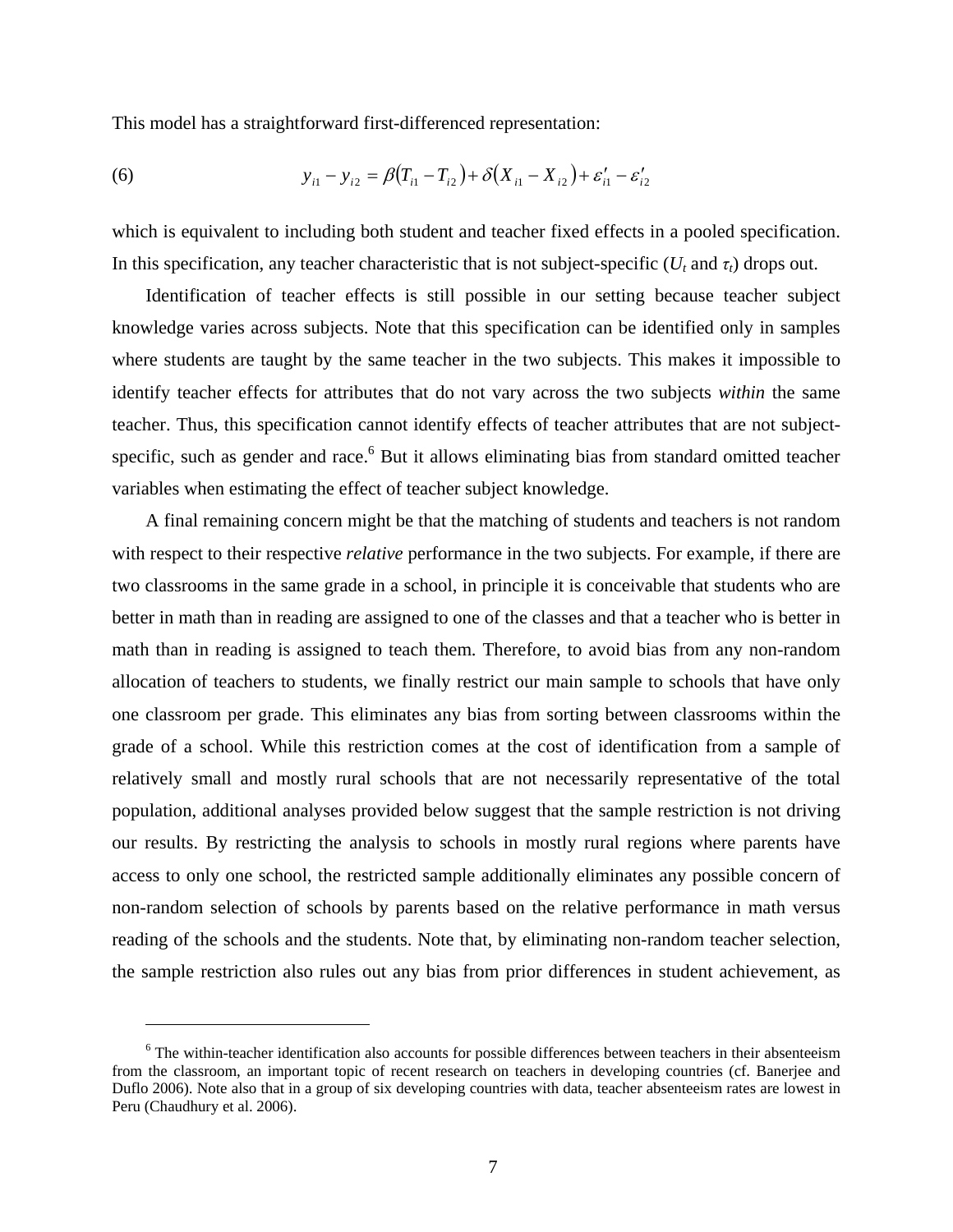students cannot be allocated on grounds of within-student performance differences between the subjects to appropriate teachers.

One way to test that student-teacher assignment is indeed random in our sample with respect to their relative capabilities in the two subjects is to include measures of subject-specific student characteristics  $(X_{ii})$ , as well as of teacher characteristics other than subject knowledge that might vary between subjects, in the model. Therefore, in robustness specifications we will include a subject-specific index of student motivation and subject-specific measures of teaching hours and teaching methods in the model. Also, teachers whose first language is not Spanish may not only be relatively better in math than in reading, but may also put relatively less effort into teaching Spanish. Since teachers are likely to be from the same ethnic group than their students, we will test for robustness in a sample restricted to students whose first language is Spanish.

#### **III. Data and Descriptive Statistics**

 $\overline{a}$ 

To implement our identification strategy, which is rather demanding in terms of specific samples and testing in two separate subjects of both students and teachers, we employ data from the 2004 Peruvian national evaluation of student achievement, the "Evaluación nacional del rendimiento estudiantil" (EN 2004). The study tested a representative sample of  $6<sup>th</sup>$ -graders in mathematics and reading, covering a total of over 12,000 students in nearly 900 randomly sampled primary schools. The sample is representative at the national level and for comparisons of urban versus rural areas, public versus private, and multi-grade<sup>7</sup> versus "complete" schools.

The two tested subjects, math and reading, are subjects that are separately taught in the students' curriculum. The student tests were scheduled for 60 minutes each and were developed to be adequate for the curriculum and knowledge of the tested  $6<sup>th</sup>$ -graders. As a unique feature of EN 2004, not only students but also their teachers were required to take tests in their respective subjects. The teacher tests were developed independently from the student tests, so that the two do not have common items. While in most studies in the existing literature, tested teacher skills can be only weakly tied to the academic knowledge in the subject in which student achievement is examined (cf. Wayne and Youngs 2003), the separate subject-specific teacher tests in EN 2004

 $<sup>7</sup>$  Multi-grade schools, in which several grades are served in the same class by the same teacher, are a wide-</sup> spread phenomenon in many developing countries where parts of the population live in sparsely populated areas (cf. Hargreaves et al. 2001). For example, the remoteness of communities in the Andes and the Amazon basin means a lack of critical mass of students to provide complete schools that have at least one classroom per grade.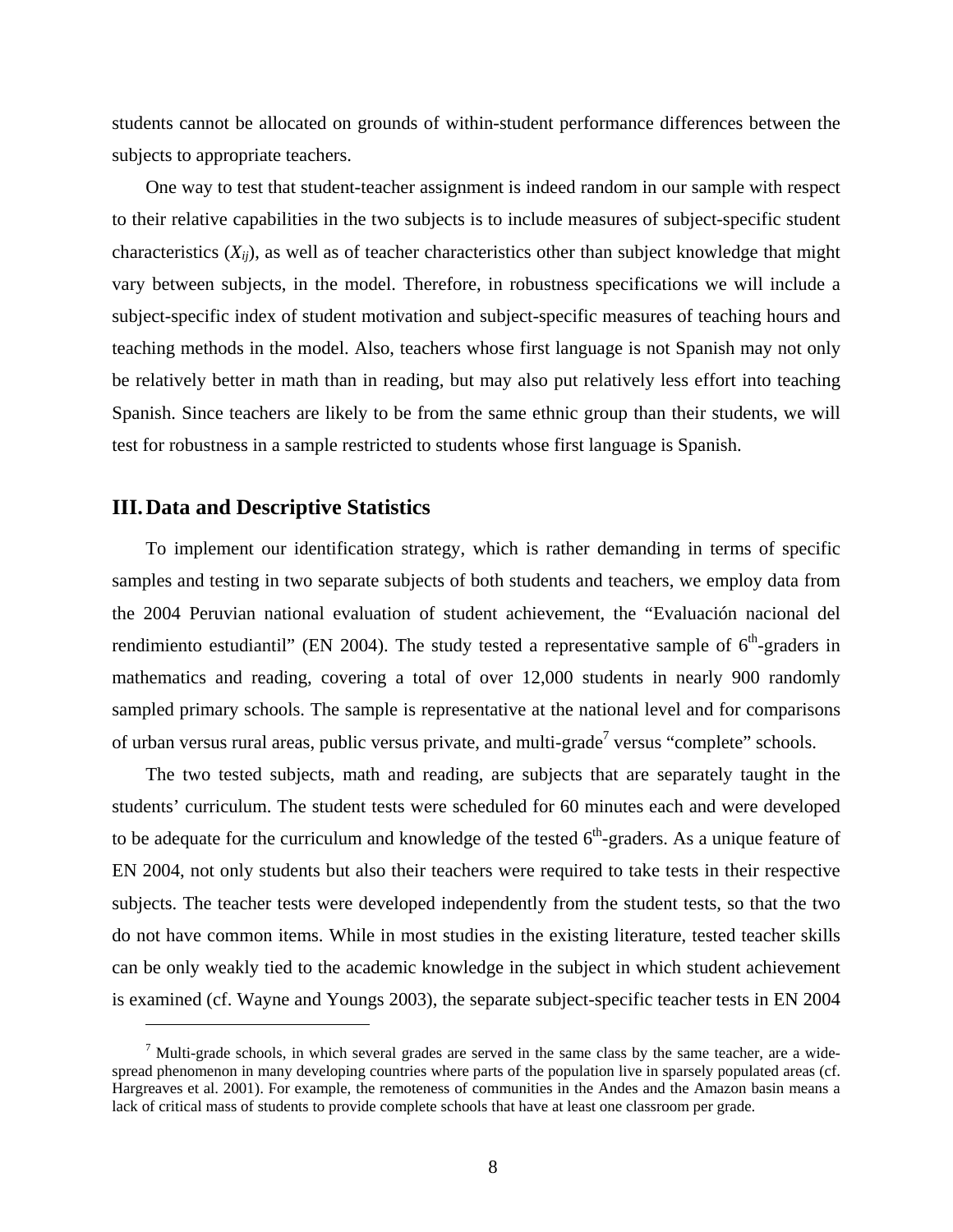allow for an encompassing measurement of teacher subject knowledge in two specific subjects.<sup>8</sup> Both student and teacher tests in both subjects were scaled using Rasch modeling by the Unit for Quality Measurement (UMC) of the Peruvian Ministry of Education.

Of the 12,165 students in the nationally representative dataset, 56 percent (6,819 students) were taught by the same teacher in math and reading. Of the latter, 63 percent (4,302 students) are in schools that have only one class in  $6<sup>th</sup>$  grade. The combination of being served by the same teacher in both subjects in schools with only one classroom in  $6<sup>th</sup>$  grade is quite frequent, as the Peruvian school system is characterized by many small schools spread out over the country to serve the dispersed population. As the main focus of our analyses will be on this "same-teacher one-classroom" (STOC) sample (although we also report OLS estimates for the full sample below), we focus on this sample here.<sup>9</sup>

Table 1 reports descriptive statistics. Both student and teacher test scores are scaled to a mean of 0 and standard deviation of 1. The first language was Spanish for 87 percent of the students, and a native language for the others. As the descriptive test scores in columns (6) and (7) reveal, Spanish-speaking students fare significantly better than students whose first language is not Spanish, although their teachers perform only slightly better. Both students and teachers score better in urban (compared to rural) areas, in private (compared to public) schools, and in complete (compared to multi-grade) schools. In terms of teacher education, 28 percent of the teachers hold a university degree, compared to a degree from a teaching institute. Both math and reading is taught at an average of about 6 hours per week.

Subject-specific inspection (not shown) reveals only a few substantive subject-specific differences in sub-populations. Boys and girls score similar in reading, but boys outperform girls on average in math. While male and female teachers score similarly on the math test, male teachers score worse than female teachers in reading. Teachers with a university degree score worse in math but slightly better in reading compared to teachers with a degree from an institute.

<sup>&</sup>lt;sup>8</sup> Evidence on content-related validity comes from the fact that both teacher test measures do not show a significant departure from unidimensionality. Principal component analysis of the Rasch standardized residuals shows a first eigenvalue of 1.7 in math and 1.5 in reading, indicating that both tests are measuring a dominant dimension – math and reading subject knowledge, respectively. Additional validity stems from the fact that at least five subject experts in math and reading, respectively, certified adequacy of test items for both teacher tests. 9

<sup>&</sup>lt;sup>9</sup> While the restricted STOC sample is certainly not a random sample of the full population of Peruvian  $6<sup>th</sup>$ graders, a matching procedure reported below indicates that the restriction is not driving our results.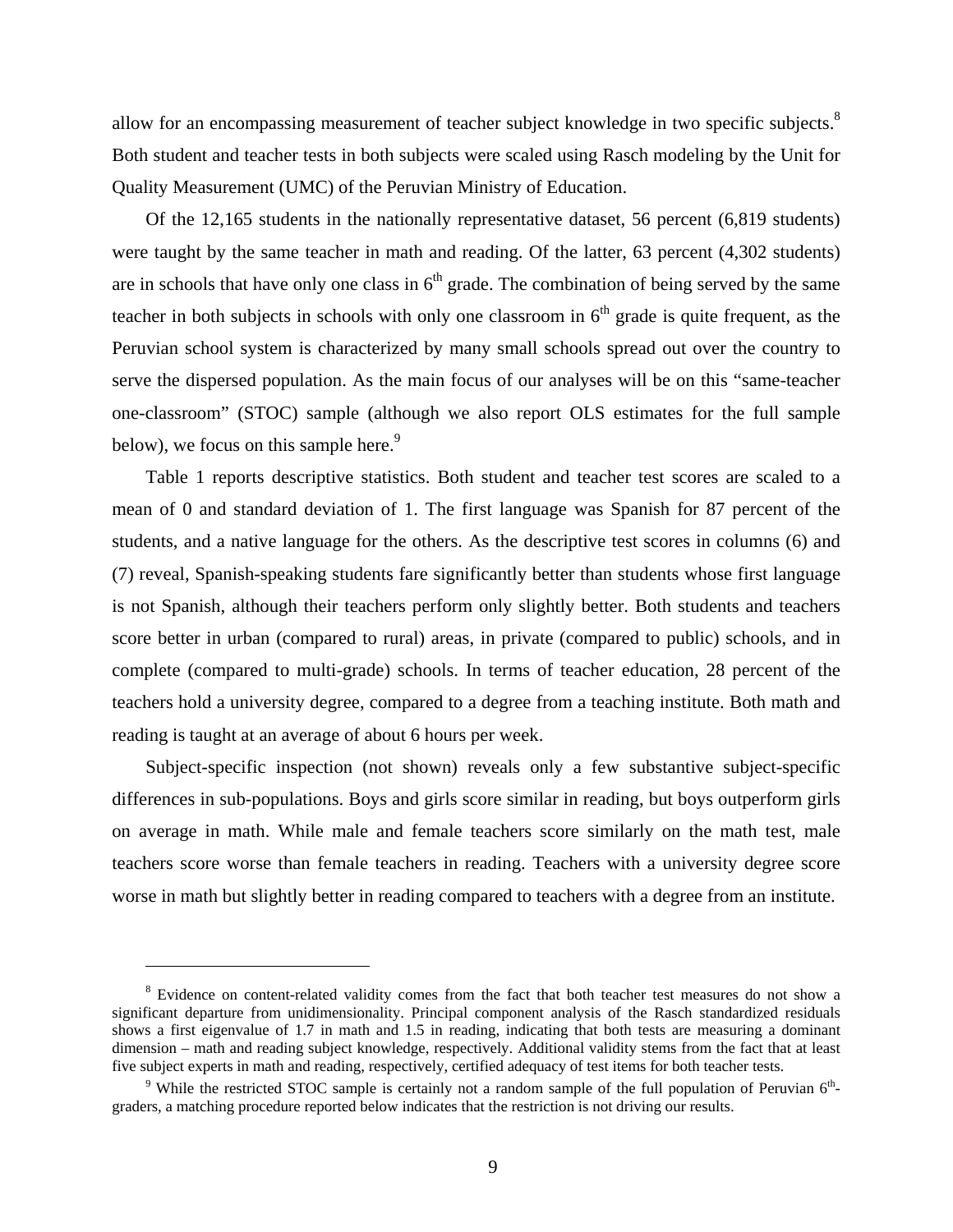#### **IV. Results**

#### *A. Main Results*

As a reference point for the existing literature and the subsequent analyses, Table 2 reports OLS regressions of student test scores on teacher test scores and different sets of regressors, pooling test data from the two subjects. Throughout the paper, standard errors are clustered at the classroom level. As the first five columns show, there is a statistically significant association between student test scores and teacher test scores in the full sample, both in a bivariate setting and after adding different sets of controls. The association is substantially reduced, however, when the three school characteristics – urban location, private operation, and being a multi-grade school – are controlled for. Student achievement is significantly positively associated with Spanish as a first language, urban location, private operation, being a complete school, female teacher, and a student motivation index. As the final four columns reveal, the significant association between student and teacher test scores holds also in the sample of students taught by the same teacher in both subjects and in the same-teacher one-classroom (STOC) sample, although point estimates are lower than in the full sample.

The top panel of Table 3 presents reduced-form results of the unrestricted correlated random effects model of equations (3a) and (3b), estimated by seemingly unrelated regressions. By restricting the student sample to those who are taught by the same teacher in both subjects, we avoid bias stemming from within-school sorting. In the same-teacher sample, student math scores are significantly related to teacher math scores after controlling for teacher reading scores. Likewise, student reading scores are significantly related to teacher reading scores after controlling for teacher math scores. While the coefficient estimates on the differing-subject teacher scores are positive in both models, they are smaller than the same-subject coefficients and statistically insignificant. The pattern is the same in the smaller STOC sample, although at a lower level of statistical significance.

The unrestricted model allows us to test for the overidentification restrictions implied by first-differenced models – whether the coefficient on teacher math scores in the math model differs from the coefficient on teacher reading scores in the reading model, and whether the coefficient on teacher reading scores in the math model differs from the coefficient on teacher math scores in the reading model. In both samples, both  $\chi^2$  statistics are far from rejecting the hypothesis that the respective coefficients are the same in the two models (see Table 3).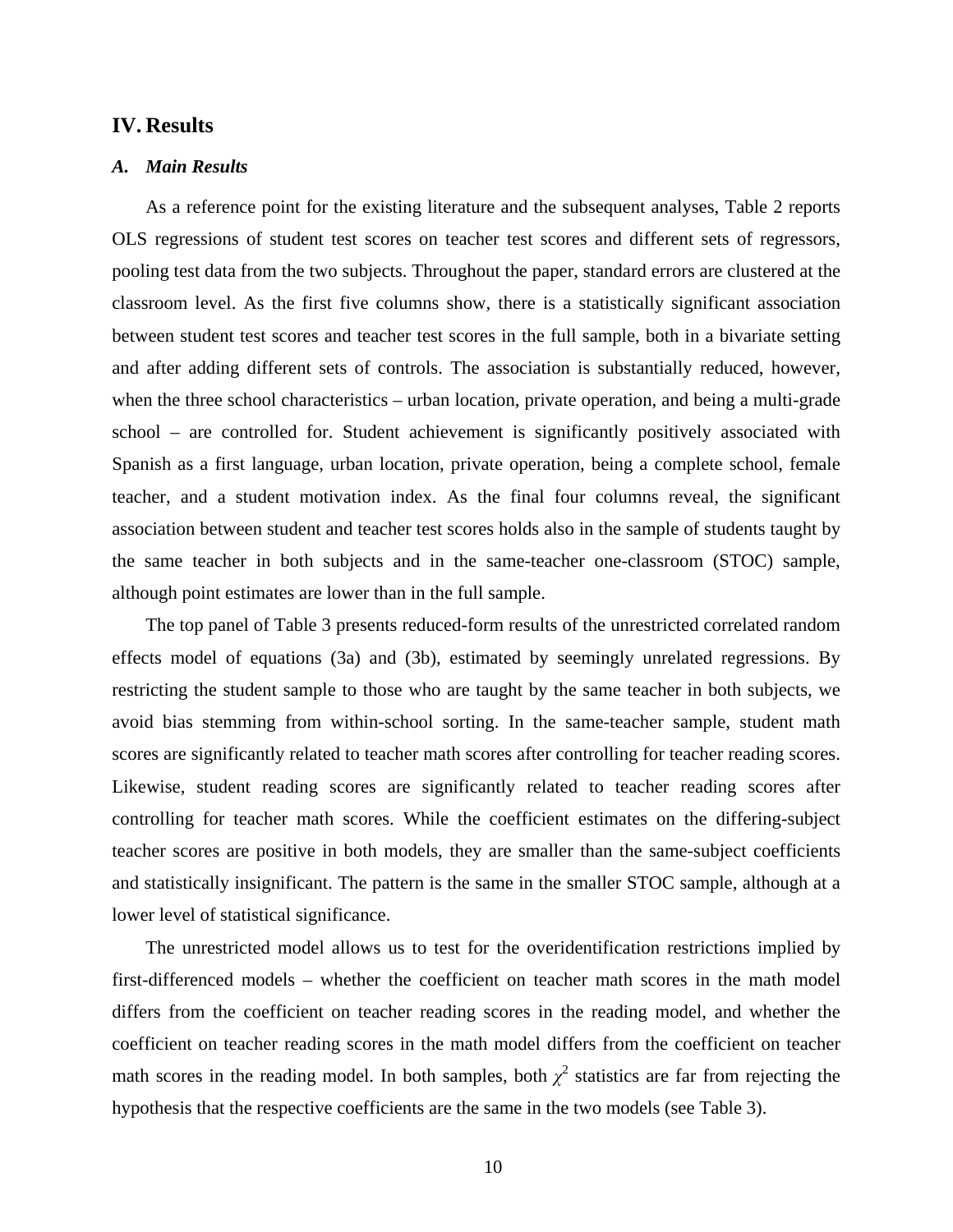This result allows us to estimate a correlated random effects model that restricts these coefficients to be the same across subjects (bottom panel of Table 3). In this specification, the coefficient on other-subject teacher scores provides an estimate of *η* in equations (4a) and (4b). As expected, the estimate is positive, albeit only marginally significant, in the same-teacher sample, indicating positive selection effects. The estimate is close to zero in the STOC sample, indicating that selection effects may indeed be eliminated by the sample restriction to students who have the same teacher in both subjects in schools that have only one classroom in the grade. In this specification, the structural parameter of interest,  $\beta$ , which captures the effect of teacher subject knowledge on student achievement, is identified by the difference between the coefficient on same-subject teacher scores and the coefficient on other-subject teacher scores (see equations (4a) and (4b)). As reported in the last row of Table 3, the effect of teacher subject knowledge on student achievement is positive and statistically significant in both samples.

This central result of our paper is replicated in the first-differenced specifications of Table 4. As laid out in equation (6), here the within-teacher within-student model is implemented by differencing test scores across the two subjects (results are the same when implemented in a pooled-subject sample with fixed effects for students and teachers). The first-differenced models confirm a highly significant positive effect of teacher subject knowledge on student achievement. In the same-teacher sample, the coefficient estimate on the teachers' between-subject test-score difference is 0.037, significantly smaller than the OLS estimate reported in Table  $1$ .<sup>10</sup>

In the STOC sample, which excludes any remaining possible bias from sorting of students within the grade, the highly significant point estimate of 0.047 is surprisingly close to the OLS estimate with basic controls in the same sample. This is further support that the teacher-student assignment can indeed be viewed as random in this sample. The magnitude of the coefficient estimates of the within-teacher within-student specification in the two samples is statistically not distinguishable between the two columns. The STOC estimate indicates that an increase in teacher test scores of one standard deviation raises student test scores by about 4.7 percent of a

 $10$  The slight differences in point estimates between the estimates implied in the restricted correlated random effects models (last row of Table 3) and the estimates of the first-differenced models (Table 4) stem from the fact that the coefficients on the control variables, which are differenced out in the first-differenced model, are allowed to differ across subjects in the correlated random effects model. The first-differenced specification equivalent to this correlated random effects model is provided in column (3) of Table 6 below.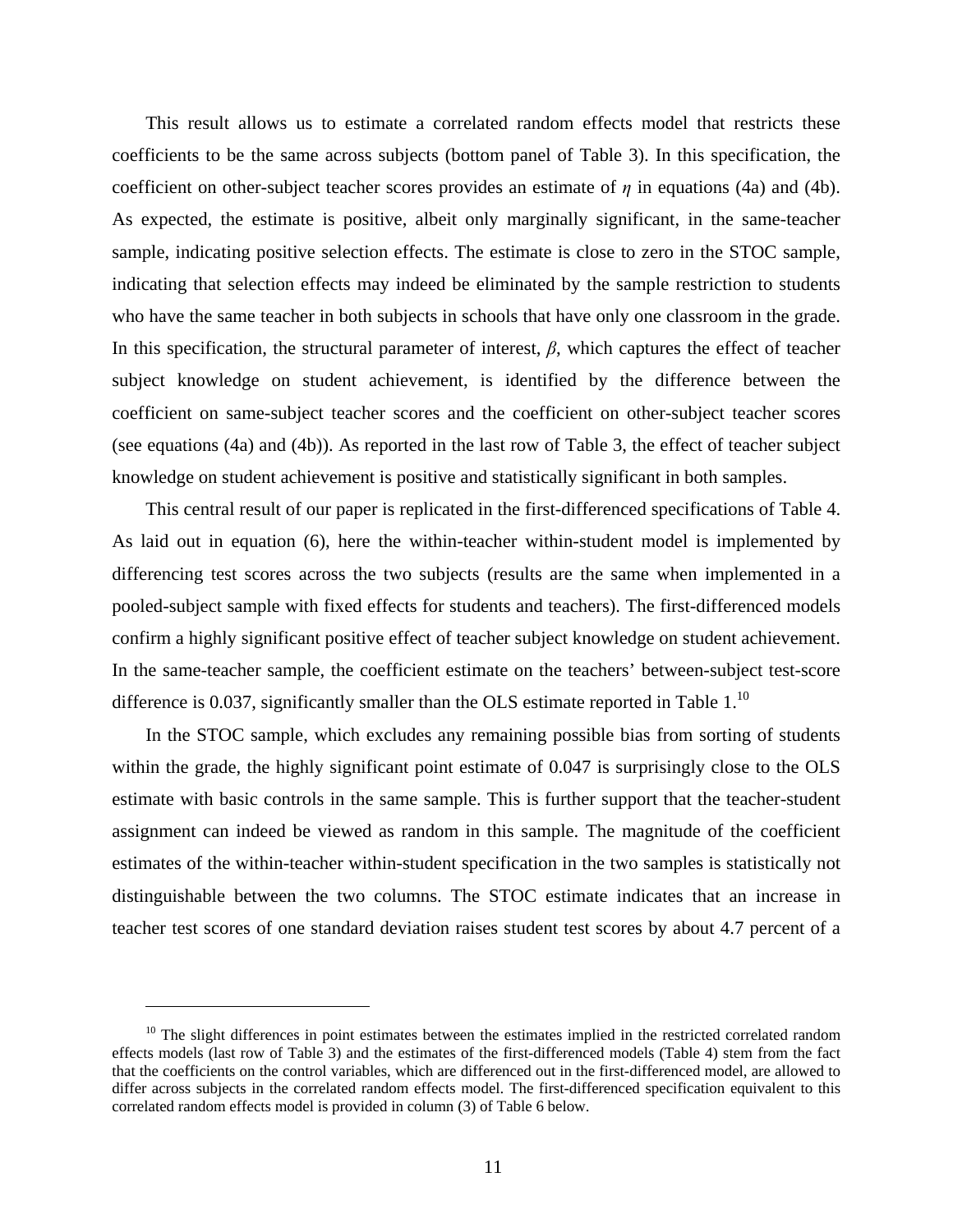standard deviation. However, as discussed below, this estimate still suffers from attenuation bias due to measurement error in the teacher test scores.

As a test for the randomness of the student-teacher assignment in this sample, Table 5 reports models that add subject-specific measures of student and teacher attributes to the firstdifferenced within-teacher within-student specification. Results are reported for the STOC sample; results for the larger same-teacher sample, which contains schools with more than one  $6<sup>th</sup>$ -grade classroom, are qualitatively the same.<sup>11</sup> Column (2) introduces an index of subjectspecific student motivation.<sup>12</sup> Subject-specific differences in student motivation may be problematic if they are pre-existing and systematically correlated with the difference in teacher subject knowledge between subjects. On the other hand, they may also be the result of the quality of teaching in the respective subject, so that controlling for differences in student motivation between the two subjects would lead to an underestimation of the full effect of teacher subject knowledge. In any event, although the between-subject difference in student motivation is significantly associated with the between-subject difference in student test scores, its inclusion hardly affects the estimated effect of teacher subject knowledge.

The additional columns of Table 5 introduce subject-specific teacher measures. Because these measures are missing for a considerable number of observations, the basic specification is first reported for the smaller sample and then compared to the model that includes the additional regressors. The point estimate on teacher test scores is slightly lower in the smaller samples (columns (3) and (5)), but statistically indistinguishable from the full STOC sample.

Column (4) introduces the difference in weekly teaching hours between math and reading to control for the possibility that teachers may prefer to teach more in the subject they know better, or get to know the subject better which they teach more. The effect of teaching hours is positive and significant. Increasing teaching time by one weekly hour raises student test scores by about 3 percent of a standard deviation. But the coefficient magnitude of teacher test scores is not affected compared to estimating the basic model on the same sample.

 $11$  Detailed results are available from the authors on request.

<sup>&</sup>lt;sup>12</sup> The student motivation index, scaled 0-1, is calculated as a simple average of five survey questions corresponding to each subject such as "I like to read in my free time" (reading) or "I have fun solving mathematical problems" (math), on which students can choose disagree/sometimes true/agree. The resulting answer is coded as 0 for the answer displaying low motivation, 0.5 for medium motivation, and 1 for high motivation.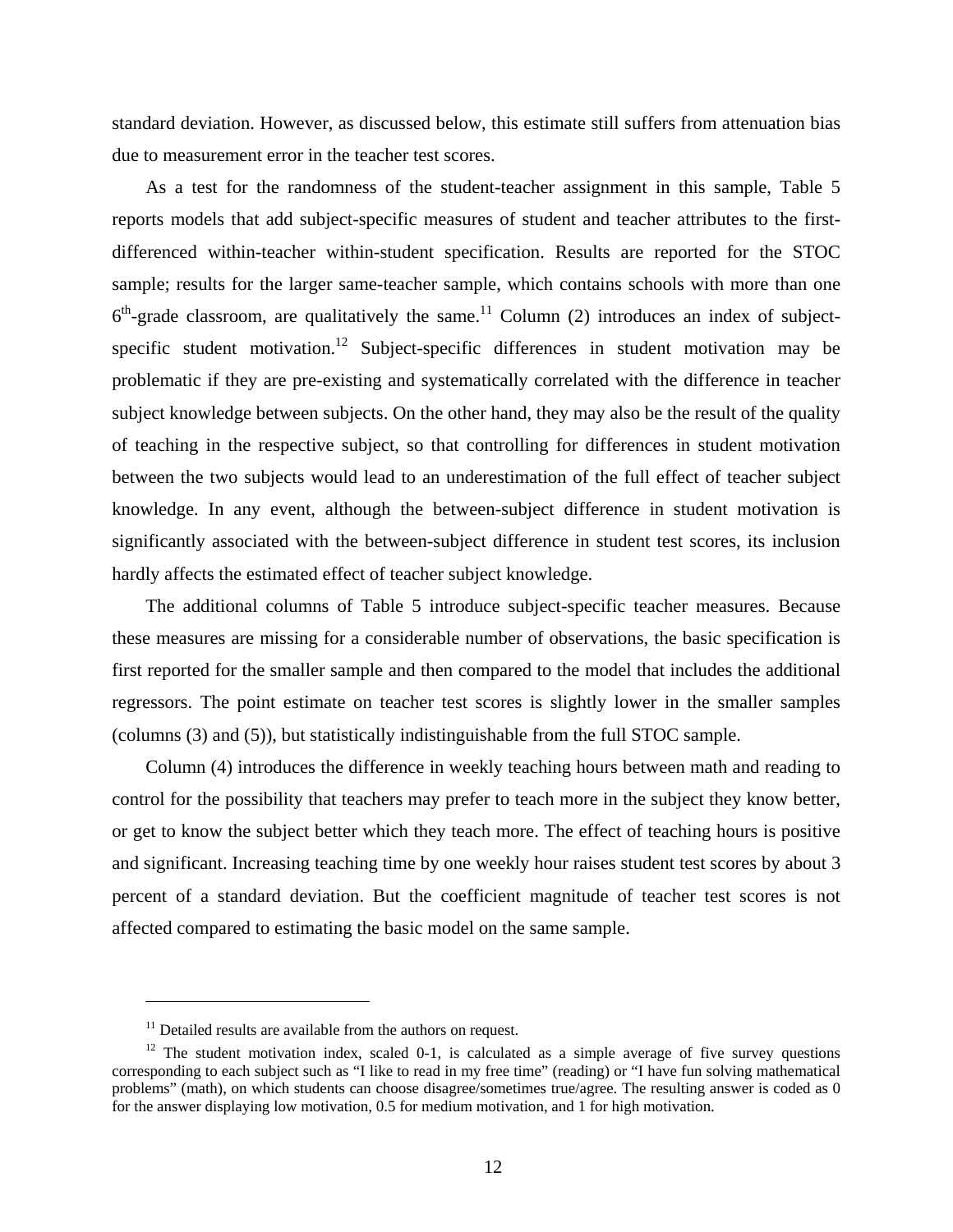Column (6) enters controls for differences in how teachers teach the curriculum in the two subjects.<sup>13</sup> Teachers report for each subject whether they use subject-specific books, work books, local, regional, or national guidelines, and other help to design their subject curriculum. Again, the effect of teacher subject knowledge is unaffected by controlling for these other subjectspecific teacher characteristics. Together, the models with subject-specific controls confirm the significant causal effect of teacher subject knowledge.

Another concern with the identification, given the relatively large percentage of students for whom Spanish is not the main language, may lie in the fact that teachers who are not native Spanish speakers may not only be relatively worse in teaching Spanish compared to math, but may also exert less effort into teaching Spanish (even after controlling for their knowledge of Spanish). Since teachers are likely to be from the same ethnic group as their students, one way to avoid such bias is to estimate the model on the sample of native Spanish speaking students only. The coefficient on the teacher test score difference in this reduced sample is 0.042 (standard error 0.016), indicating that lower relative effort of non-native Spanish teachers in teaching reading is not driving our results.

The descriptive statistics indicated a few sub-group specific differences between the two subjects. In particular, male students and teachers appear to fare relatively better in math than in reading, compared to the same between-subject difference for females. To ensure that such systematic sub-group differences in between-subject test-score differences are not driving our results, Table 6 adds controls for student, school, and teacher characteristics. Note that all these controls do not vary within students, so that their effect on average test scores is eliminated by the student fixed effects. The specification additionally tests whether the controls are related to the *difference* in achievement between the subjects. While the negative association of relative math achievement with female students and teachers, as well as with public schools, is confirmed in the regression analysis, the estimated effect of teacher subject knowledge is hardly affected.

 $13$  EN 2004 asks teachers to describe which items they use to design the subject curriculum: working books, school curriculum, institutional educational projects, regional educational projects,  $3<sup>rd</sup>$  cycle basic curriculum structure, and/or readjusted curricular programs. When using each of them as a differenced dummy in the regression, only one becomes weakly significant and they are jointly insignificant.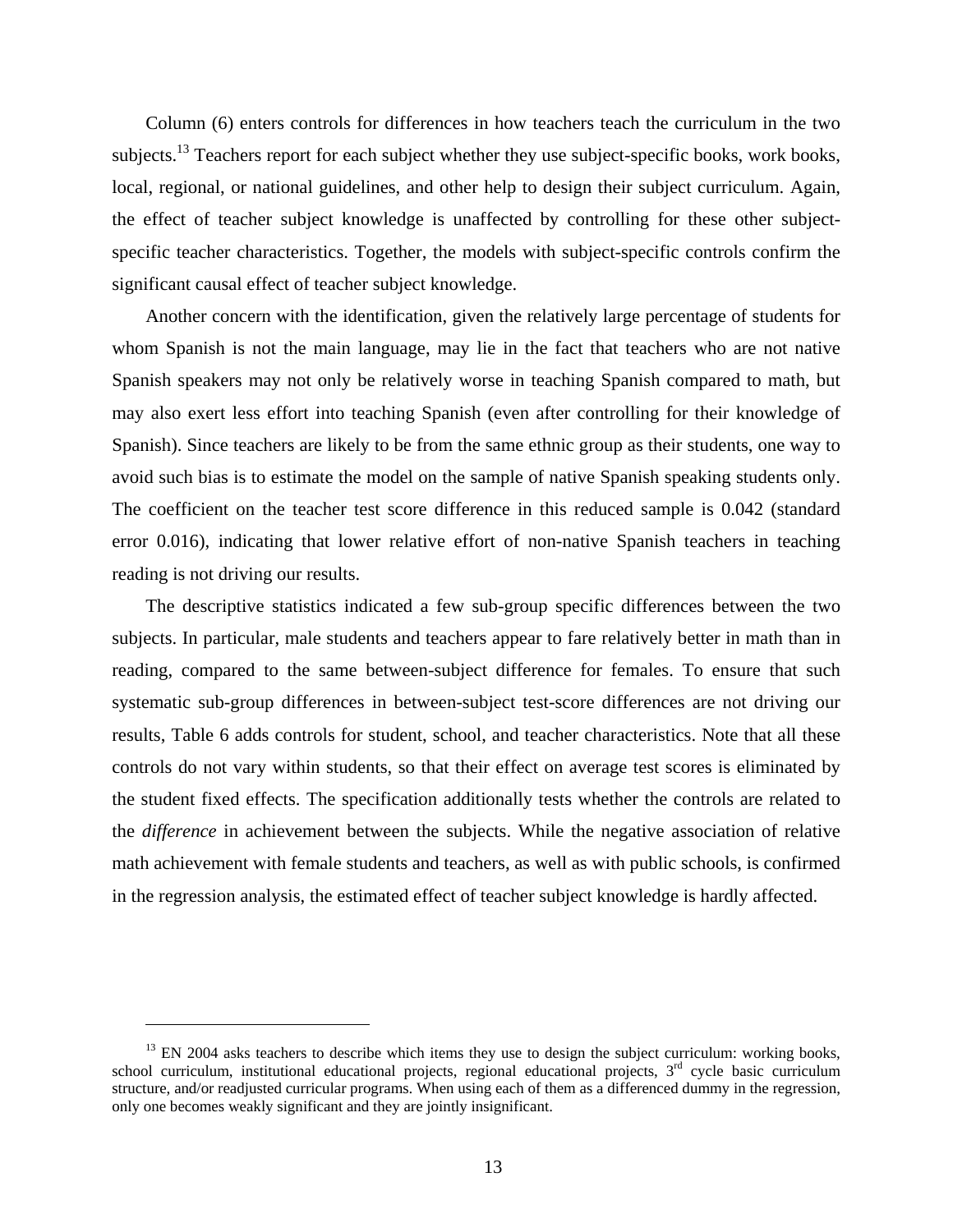#### *B. Correcting for Measurement Error*

 $\overline{a}$ 

Any test can only be an imperfect measure of teachers' subject knowledge. As is well known, classical measurement error in the explanatory variable will give rise to downward bias in the estimated effects. Glewwe and Kremer (2006, p. 989) argue that this is likely to be a serious problem in estimating school and teacher effects. Assume that, in any given subject *s*, true teacher test scores  $T^*$  are measured with classical measurement error  $e$ :

(7) 
$$
T_{is}^* = T_{is} + e_{is}, \qquad E(e_{is}) = Cov(T_{is}^*, e_{is}) = 0
$$

Suppose that  $T^*$  is the only explanatory variable in an educational production function like equations (1a) and (1b) with mean-zero variables, and *e* and *ε* are uncorrelated. Classical measurement error theory tells us that using measured *T* instead of true  $T^*$  as the explanatory variable leads to the well-known attenuation bias, where the true effect  $\beta$  is asymptotically attenuated by the reliability ratio *λ* (e.g., Angrist and Krueger 1999):

(8) 
$$
y_{is} = \beta \lambda T_{is} + \widetilde{\varepsilon}_{is} , \qquad \lambda = \frac{Cov(T_{is}^*, T_{is})}{Var(T_{is})} = \frac{Var(T_{is}^*)}{Var(T_{is}^*) + Var(e_{is})}
$$

The problem is that in general, we do not know the reliability  $\lambda$  with which a variable is measured.

But in the current case, where the explanatory variable is a test score derived using psychometric modeling, the underlying psychometric test theory in fact provides estimates of the reliability ratio, the most common statistic being Cronbach's *α* (Cronbach 1951). The method underlying Cronbach's  $\alpha$  is based on the idea that reliability can be estimated by splitting the underlying test items in two halves and treating them as separate measures of the underlying concept. Cronbach's  $\alpha$  is the mean of all possible split-half coefficients resulting from different splittings of a test and as such estimates reliability as the ratio of true variance to observed variance of a given test. It is routinely calculated as a measure of the reliability of test metrics, and provided as one of the psychometric properties in the EN 2004 data.<sup>14</sup>

<sup>&</sup>lt;sup>14</sup> In Rasch modeling, there are additional alternative measures of the reliability ratio, such as the person separation reliability. In the EN 2004 teacher test, these are very close to Cronbach's *α* (at 0.73-0.77 in math and 0.58-0.62 in reading), so that applying them provides very similar (albeit even slightly larger) estimates of the true effect.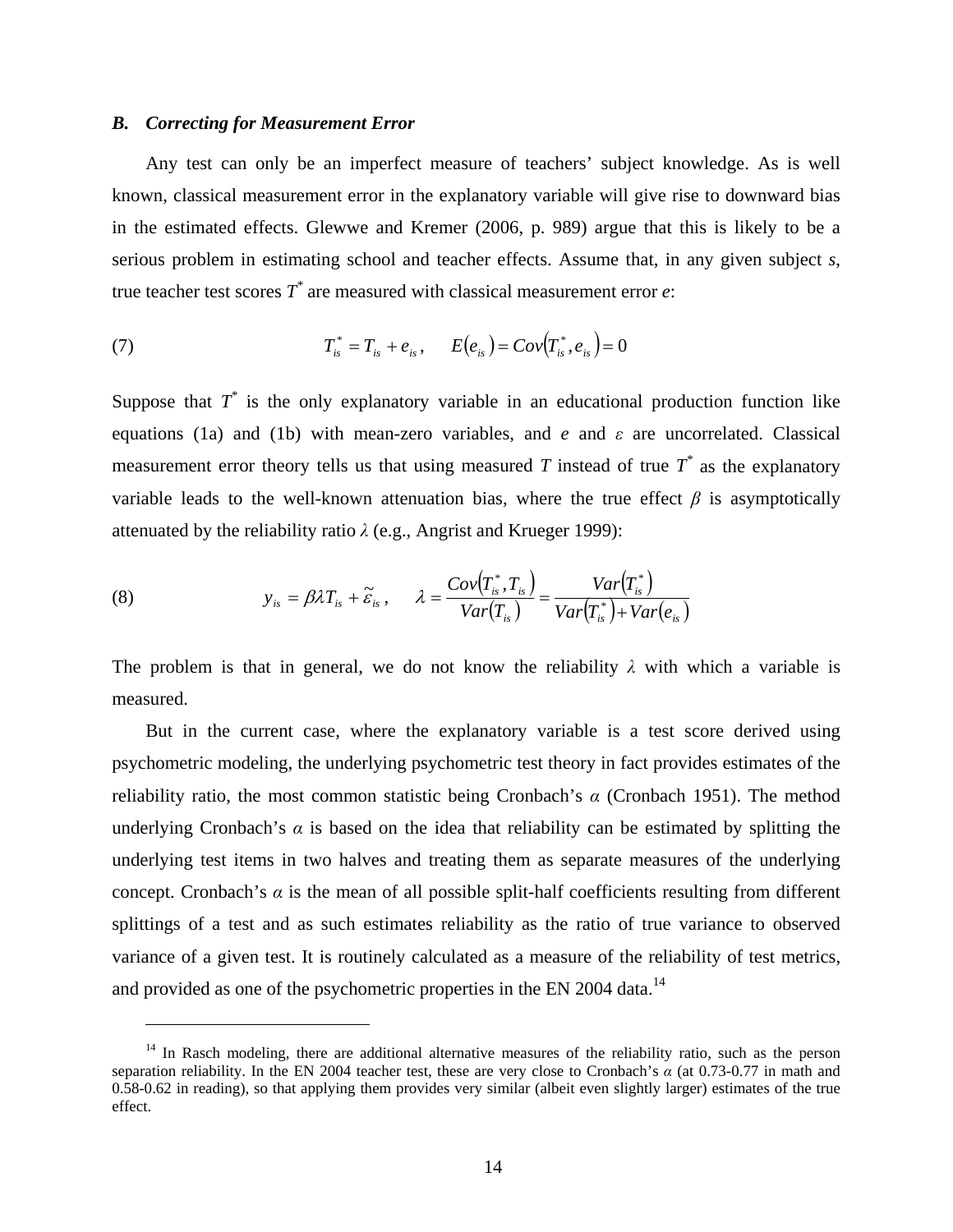Of course, such reliability measures cannot inform us about the test's validity – how good a measure it is of the underlying concept (teacher subject knowledge in our case). But they provide us with information of the measurement error contained within the test metric derived from the underlying test items. Note that differences between the test metric and the underlying concept only reduce total reliability further, rendering our following adjustments still a conservative estimate of the "true" effect of teacher subject knowledge on student achievement.

While measurement error attenuates estimates of any individual test, the measurement-error problem is aggravated even further in our case by the use of first-differenced test-score measures, which additionally reduce the signal-to-noise ratio. Let  $\lambda_M$  be the reliability ratio of the teacher math test and  $\lambda_R$  the reliability ratio of the teacher reading test. Assuming that measurement errors are unrelated across subjects –  $Cov(e_M, e_R) = Cov(T_M, e_R) = Cov(e_M, T_R) = 0$  $-$  and using  $Var(e_s) = (1 - \lambda_s)Var(T_s)$ , the bias  $\lambda_A$  of the coefficient  $\hat{\beta}$  in the first-differenced specification of equation (6) can be derived as:

(9)  
\n
$$
\lambda_{\Delta} = \frac{Var(\Delta T_i^*)}{Var(\Delta T_i^*) + Var(\Delta e_i)}
$$
\n
$$
= \frac{Var(T_M^*) + Var(T_M^*) - 2Cov(T_M^*, T_R^*)}{Var(T_M^*) + Var(T_R^*) - 2Cov(T_M^*, T_R^*) + Var(e_M) + Var(e_R) - 2Cov(e_M, e_R)}
$$
\n
$$
= \frac{\lambda_M Var(T_M) + \lambda_R Var(T_R) - 2Cov(T_M, T_R)}{Var(T_M) + Var(T_R) - 2Cov(T_M, T_R)}
$$

With  $\lambda_M$  and  $\lambda_R$  given by Cronbach's  $\alpha$  and  $Var(T_M)$ ,  $Var(T_R)$ , and  $Cov(T_M, T_R)$  observed in the measured test-score data, we can thus calculate the unbiased effect of  $T^*$  on *y* as  $\beta = \hat{\beta}/\lambda_{\Delta}$ .

Results are reported in the bottom panel of Table 4. In our main specification,  $\lambda_M = 0.74$ ,  $\lambda_R$ =0.64, the variance of each test is scaled to 1, and the covariance between the two tests is 0.424 in the STOC sample. This yields an estimate for  $\lambda_4$  of 0.462. With a biased estimate  $\hat{\beta}$  of 0.047, the true effect of teacher subject knowledge on student achievement turns out to be 0.101: an increase in student achievement by 10.1 percent of a standard deviation for a one standard deviation increase in teacher subject knowledge.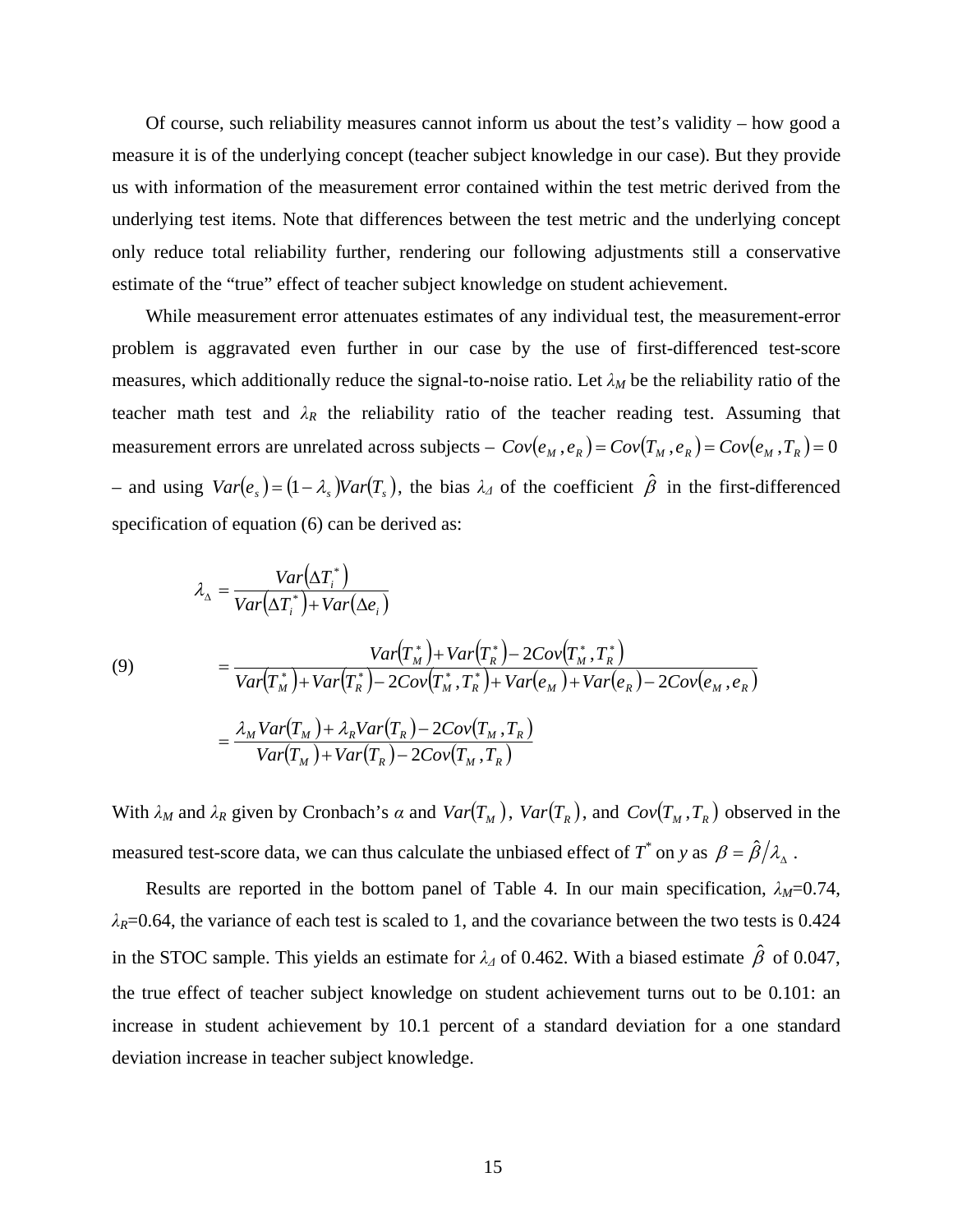Note that this is an upper bound of the true effect if measurement errors are correlated across subjects. For example, if 10 percent of the observed covariance between the two tests were due to positive covariance between the measurement errors, equation (9) suggests that the true effect would be 0.094 rather than 0.101.

#### *C. Interpretation of Effect Size and Results in Sub-Samples*

In order to assess whether this overall effect stems from an exposition of a student with a teacher for one year or for more years, we can observe in the data how long each teacher has been with the tested class. A caveat with such an analysis is that  $6<sup>th</sup>$ -grade teachers' score differences between math and reading may be correlated with previous teachers' score differences between subjects, although it is not obvious that this a substantial issue in the subjectdifferenced analysis. It turns out that 39 percent of the STOC sample has been taught by the specific teacher for only one year, an additional 38 percent for two years, and only the remaining 23 percent for more than two years. An interaction term between tenure with class and the teacher test-score difference, although positive, does not capture statistical significance when added to our basic model.

Table 7 reports results of estimating the model separately for these three sub-groups. The point estimate in the sub-sample of students who have been taught by the teacher for only one year is even larger than the point estimate in our main specification, indicating that the estimated effect mostly captures a one-year effect. The coefficient estimate in the sub-sample of teachers that have been with the class for at least three years is even larger. However, the point estimate in the sub-sample of teachers who have been with the class for two years is smaller. While we do not have an explanation for this, we note that statistical power is relatively weak in these smaller samples. The confidence bands, reported in the middle panel of Table 7, suggest that the 2-yearsample estimate may well be larger than the 1-year-sample estimate. (Note that in the larger sample of students with the same teacher in both subjects, but not necessarily only one classroom per grade, the effect in the 2-year sub-sample (2,355 observations) is statistically highly significant, at a point estimate of 0.054.)

Recent evidence suggests that overall teacher effects may tend to fade out relatively quickly, by up to 50 percent per year (Kane and Staiger 2008). The bottom panel of Table 7 reports the expected cumulative effect of teacher subject knowledge in the three sub-samples if the point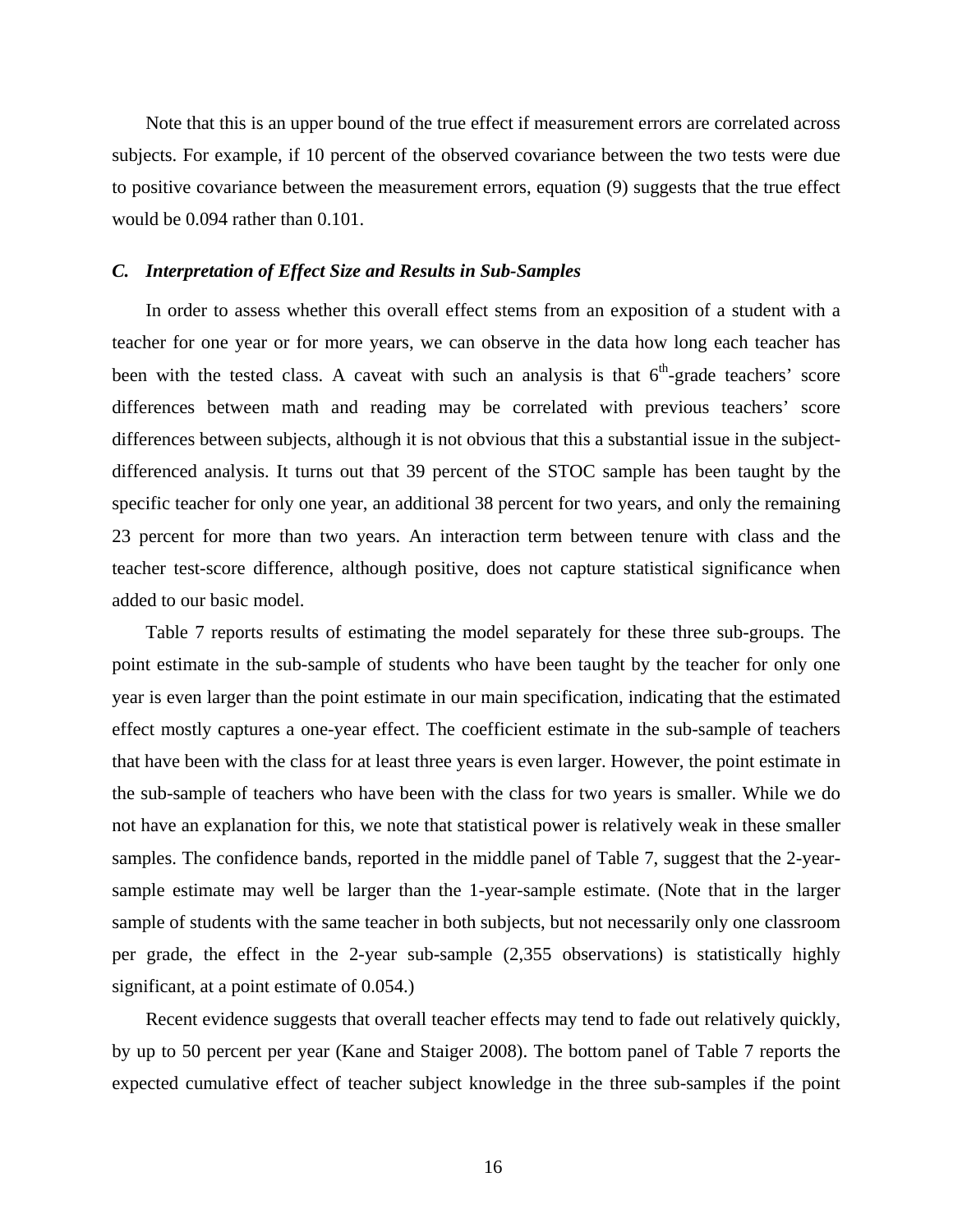estimate of our main specification, 0.047, were a 1-year effect and effects were to fade out by 50 percent per year.<sup>15</sup> It turns out that the expected cumulative effects are well within the confidence bands of the estimates on the three sub-samples. This is still true when assuming smaller fadeouts of 25 percent or 10 percent. As a consequence, while the statistical power of the subsample models is limited, we note that they are in line with an interpretation where the estimate of our main specification is viewed as the effect of having been with a teacher of a certain subject knowledge for one year.

In such an interpretation, the measurement-error corrected estimate means that if a student who is taught by a teacher at, e.g., the  $5<sup>th</sup>$  percentile of the subject knowledge distribution was moved to a teacher with median subject knowledge, the student's achievement would be raised by 16.6 percent of a standard deviation by the end of the school year. If one raised *all* 6<sup>th</sup>-grade teachers who are currently below the  $95<sup>th</sup> (75<sup>th</sup>, 50<sup>th</sup>)$  percentile on the subject knowledge distribution to that percentile, *average* student performance would increase by 16.2 (8.1, 4.0) percent of a standard deviation. If one raised all teachers in  $1<sup>st</sup>$  through  $6<sup>th</sup>$  grade and assumed 25 percent annual fadeout of the teacher effect, average student performance would increase by 53.3 (26.8, 13.2) percent of a standard deviation by the end of  $6<sup>th</sup>$  grade. Of course, this would mean substantial improvements in teacher knowledge, but ones that appear conceivable when considering the lower average teacher performance in the given developing-country context.

It is also illuminating to compare our estimated size of the effect of teacher subject knowledge to size of the recent estimates of the overall teacher effect based on relative student test score increases exerted by different teachers. Rockoff (2004, pp. 247-248) concludes for the U.S. school system that a "one-standard-deviation increase in teacher quality raises test scores by approximately 0.1 standard deviations in reading and math on nationally standardized distributions of achievement." Rivkin, Hanushek, and Kain (2005) find a similar magnitude. It is impossible to relate our results directly to this finding, both because the Peru finding may not generalize to the United States and because the line-up of teachers along the dimension of student test-score increases will not perfectly match the line-up along the dimension of teacher subject knowledge, so that the two metrics do not necessarily match. But it is still interesting to

<sup>&</sup>lt;sup>15</sup> The estimate in column (3) is based on the observed share of teachers being with the class for 3, 4, 5, or 6 years, multiplied by the cumulative effect implied after the respective time. Note that with a fadeout of 50 percent per year, the marginal importance of the  $4<sup>th</sup>$  to  $6<sup>th</sup>$  year is very limited: the cumulative effect resulting from a oneyear-exposition effect of 0.047 is 0.082 after 3 years, 0.088 after 4 years, 0.091 after 5 years, and 0.092 after 6 years.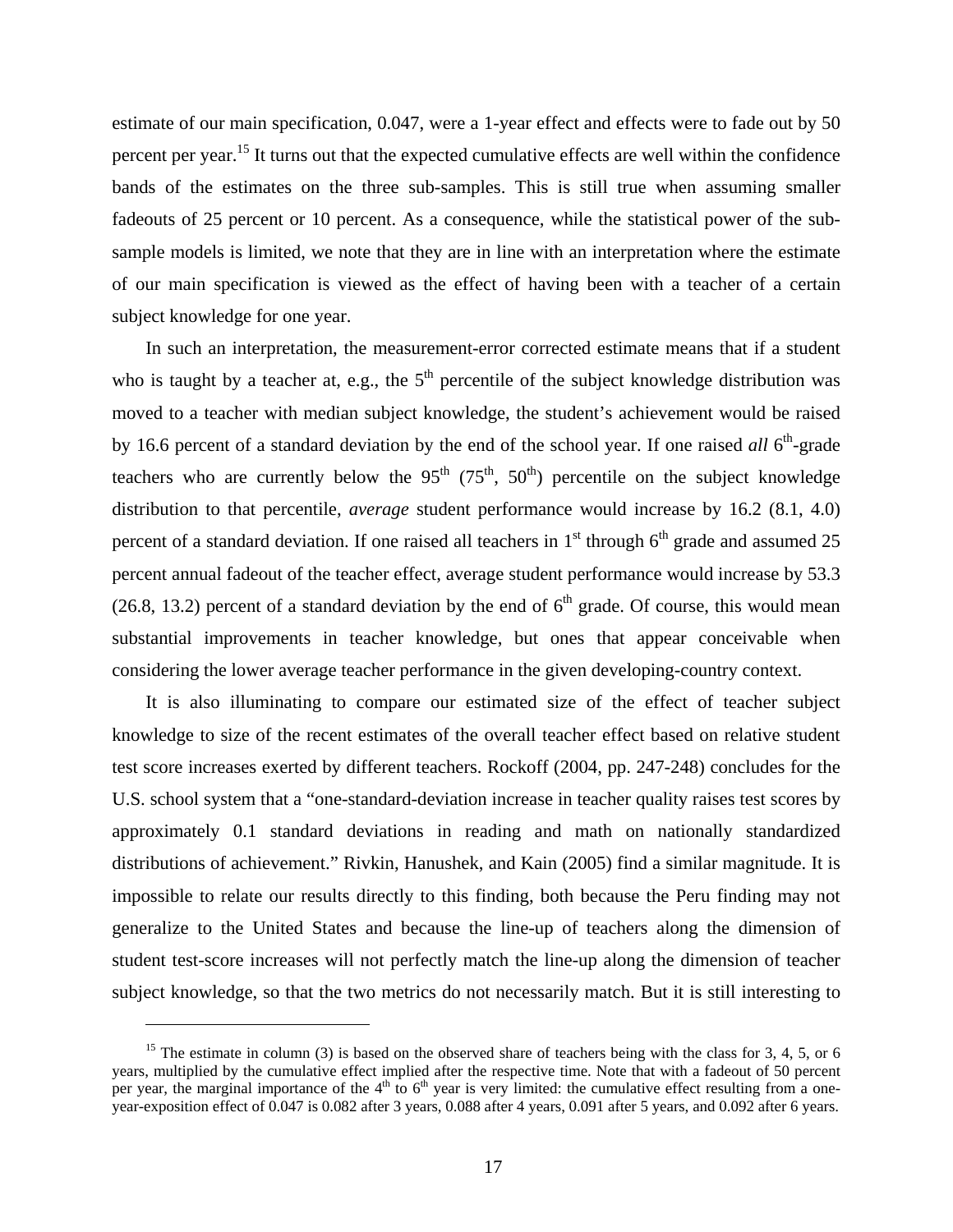note that our measurement-error corrected estimate of the effect of teacher subject knowledge falls in the same ballpark.

To test whether our main effect hides effect heterogeneity in sub-populations, we introduce interaction terms between the teacher test-score difference and several indicator variables. The interacted models, reported in Table 8, do not find a single statistically significant difference between any of the following sub-groups: female (compared to male) students, students with Spanish (compared to a native language) as their first language, urban (compared to rural) areas, private (compared to public) schools, complete (compared to multi-grade) schools, male (compared to female) teachers, and teachers with a university (compared to institute) degree. While the point estimates of the interaction terms suggest that the effect may be quantitatively smaller in particular in private schools and for teachers with a university degree, statistical power of the models does not suffice to reject that the effect does not differ between the subpopulations. The difference in teaching hours also does not interact significantly with the teacher test-score difference. In sum, there is little evidence that the effect of teacher subject knowledge differs strongly in these sub-populations.

Although this finding suggests that results can be generalized, the fact that our main sample of analysis – the same-teacher one-classroom (STOC) sample – is not a representative sample of the Peruvian student population raises the question whether results derived on the STOC sample can be generalized to the Peruvian student population at large. Schools with only one  $6<sup>th</sup>$ -grade class that employ the same teacher to teach both subjects are more likely to be found in rural rather than urban areas and in multi-grade schools, and accordingly on average perform lower on the tests.<sup>16</sup> To test whether the sample specifics prevent generalization, we perform the following analysis. We first draw a 25-percent random sample from the original EN 2004 population, which is smaller than the STOC sample. We then employ nearest-neighbor propensity score matching (caliper 0.01) to pick those observations from the STOC sample that are comparable to the initial population. The variables along which this STOC sub-sample is made comparable to the initial population are student test scores in both subjects, teacher test scores in both subjects, and dummies for different school types (urban, public, and multi-grade). On this sub-sample of the STOC sample that is comparable to the whole population, we estimate our within-teacher

<sup>&</sup>lt;sup>16</sup> Detailed descriptive statistics for the full sample, as well as detailed results of the following matching analysis, are available from the authors on request.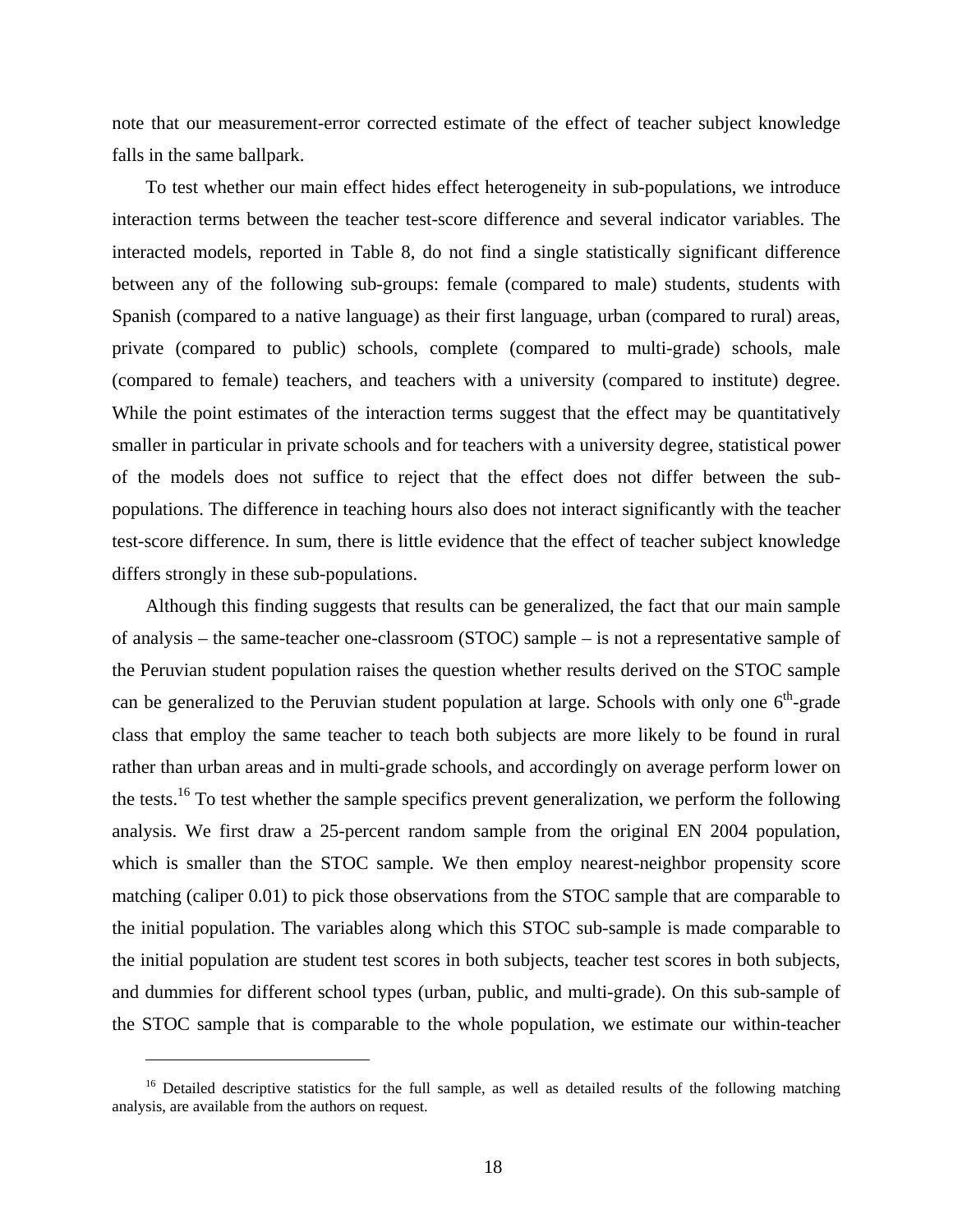within-student specification. In a bootstrapping exercise, we repeated this procedure 1,000 times. The regression analyses yield an average teacher test score effect of 0.044, with an average standard error of 0.020, for an average number of 1,904 observations. These results suggest that the teacher test score effect of our main specification is not an artifact of the STOC sample, but is likely to hold at a similar magnitude in the Peruvian  $6<sup>th</sup>$ -grade student population at large.

Finally, given the apparent gender differences in math vs. reading achievement, and given the recent evidence that being assigned to a same-gender teacher may affect student outcomes (Dee 2005; 2007; Carrell, Page, and West 2010), Table 9 estimates whether the effect of teacher subject knowledge differs significantly between the gender match between students and teachers. When distinguishing all four pairs<sup>17</sup> – female student of female teacher, female student of male teacher, male student of female teacher, and male student of male teacher – the model in column (1) cannot identify statistically significant differences in the size of the effect of teacher subject knowledge, although some of the implied differences in point estimates are substantial. To gain statistical power, the model in column (2) distinguishes only whether the student-teacher match has the same gender or not. This specification finds that the effect of teacher subject knowledge is significantly smaller when a student is taught by a teacher of different gender than when taught by a teacher of the same gender. In fact, the implied point estimate in the sample where gender differs between student and teacher is very small. This suggests that student-teacher gender interactions may be important in facilitating the teaching of subject knowledge.

#### **V. Conclusion**

 $\overline{a}$ 

The empirical literature analyzing determinants of student learning has tackled the issue of teacher impact from two sides: measuring the impact of teachers as a whole and measuring the impact of distinct teacher characteristics. Due to recent advances in the first stream of literature using newly available rich panel datasets, it has been firmly established that overall teacher quality is an important determinant of student outcomes, i.e., that teachers differ strongly in their impact on student learning (Hanushek and Rivkin 2010). The second stream of literature examines which specific teacher characteristics may be responsible for these big effects and constitute the unobserved bundle of overall teacher quality. Answers to this question are

 $17$  The four pairs occur with relatively similar frequency, with each of them making up between 21.3 and 28.4 percent of the population.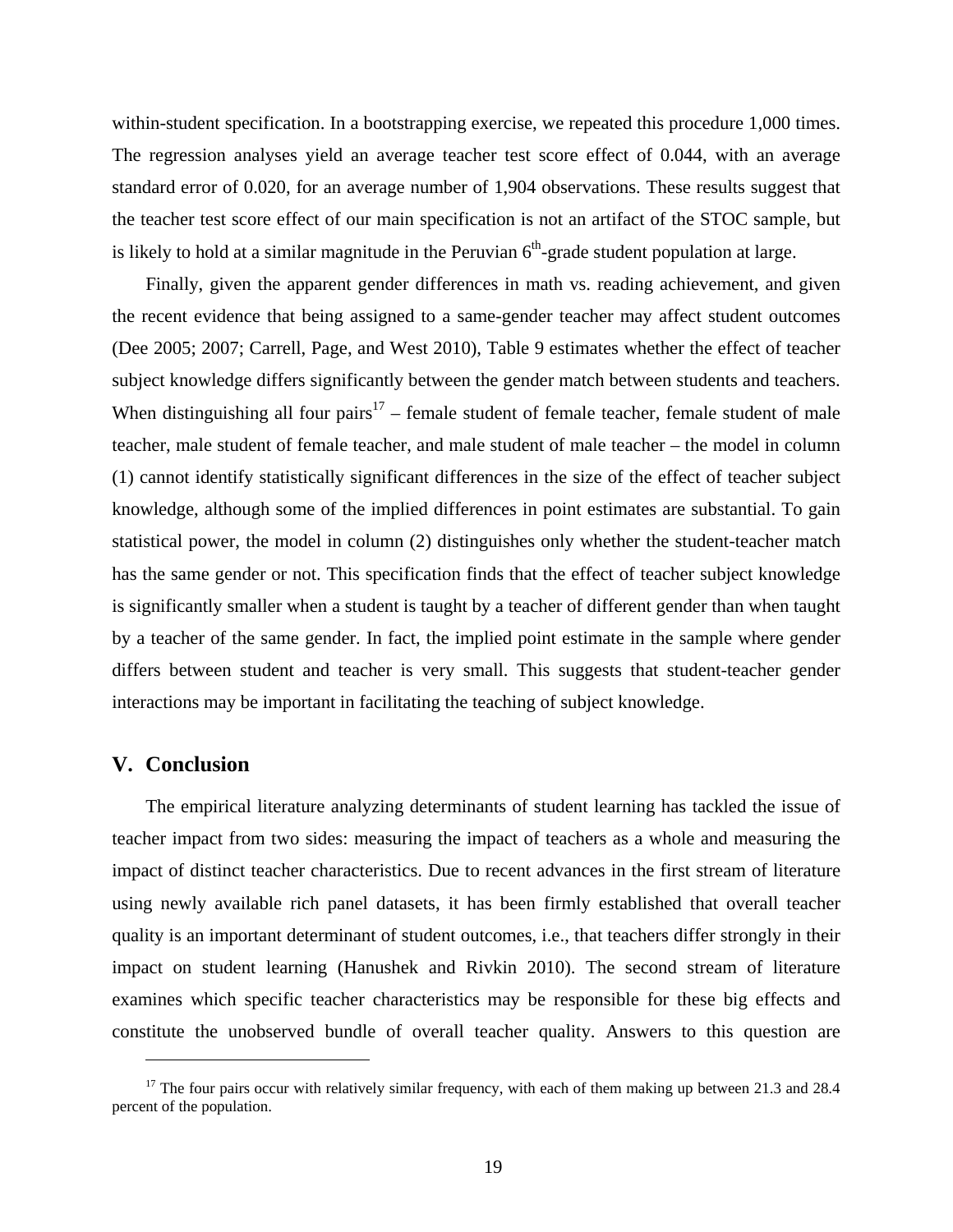particularly useful for educational administration and policy-making. In the empirical examination of teacher attributes such as education, experience, salaries, test scores, and certification, only teacher knowledge measured by test scores has reasonably consistently been found to be associated with student achievement (Hanushek 1986; Hanushek and Rivkin 2006).

However, identifying the causal effects of teacher characteristics on student achievement econometrically is a difficult task. Problems of unobserved student and teacher characteristics and of non-random selection into classrooms are likely to bias the estimates available in the literature. If such omitted variables and selection processes are correlated with the achievement of both teachers and students – as is quite likely in such cases as teacher motivation and pedagogical skills, student effort and ability, parental choice of schools and classrooms, and student placements into classrooms – the available conventional estimates will not capture the true effect of teacher knowledge on student outcomes.

This paper proposed a new way to identify the effect of teacher subject knowledge on student achievement, drawing on the variation in subject matter knowledge of teachers across two subjects and the commensurate achievement across the subjects by their individual students. By restricting the sample to students who are taught by the same teacher in both subjects, and in schools that have only one classroom per grade, this identification approach is able to circumvent the usual bias from omitted student and teacher variables and from non-random selection and placement. Furthermore, possible bias from measurement error in teacher subject knowledge was addressed by reverting to psychometric test statistics on reliability ratios of the underlying teacher tests.

We find a significant effect of teacher subject knowledge on student achievement, drawing on data on math and reading achievement of  $6<sup>th</sup>$ -grade students and their teachers in Peru. A onestandard-deviation increase in teacher subject knowledge raises student achievement by about 10 percent of a standard deviation. Robustness analyses indicate that the result is unaffected by considering between-subject differences in teaching hours, teaching methods, and student motivation, and by restricting the model to students whose main language is Spanish. If anything, results are larger in the sub-sample of teachers who have been with the class for just one year, suggesting that the evidence is best interpreted as a one-year effect. There is little evidence that the result varies significantly in different sub-populations, such as female or male students, students with Spanish or a native language as their first language, urban or rural areas,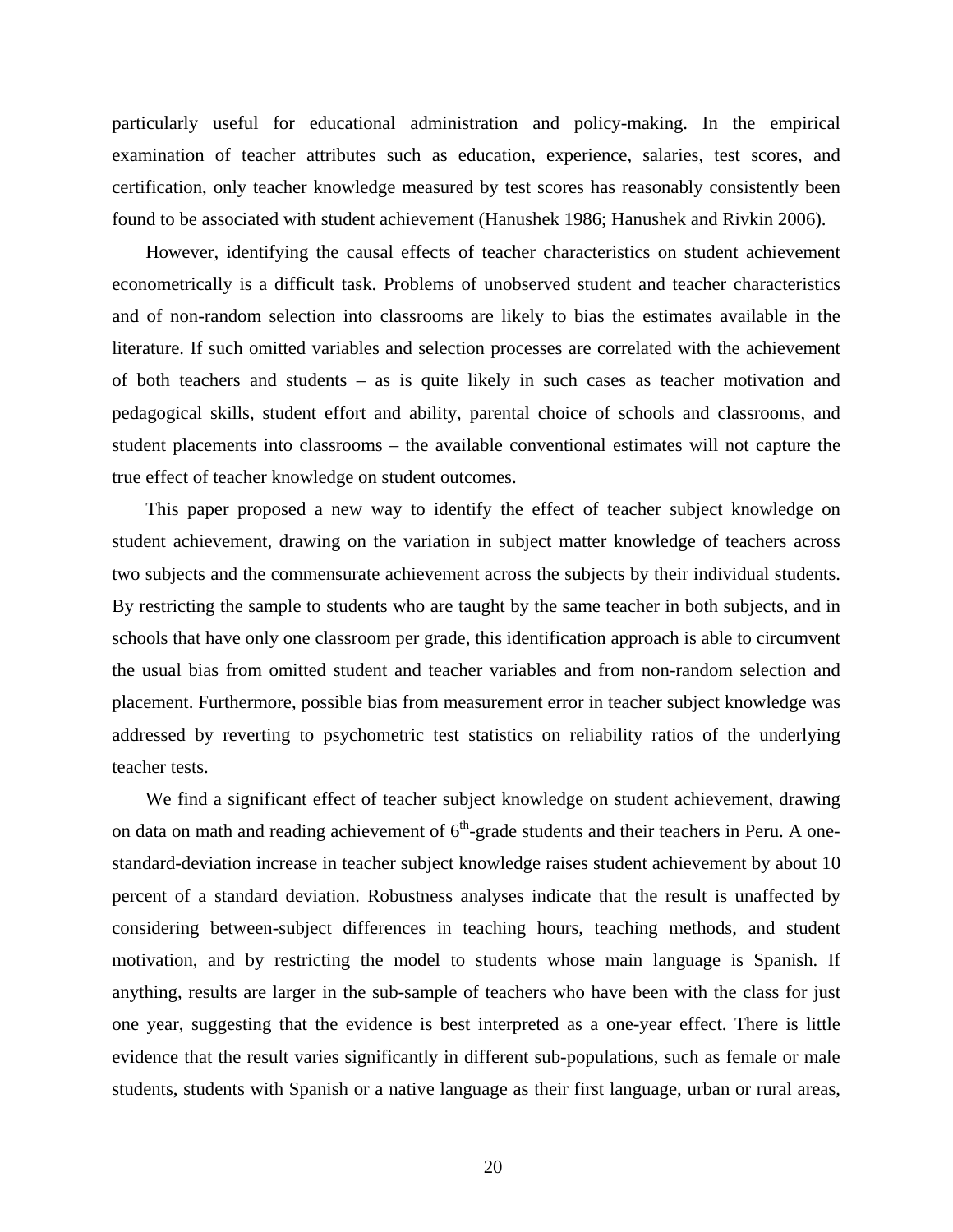female or male teachers, and teachers with or without a university degree. The only significant heterogeneity indicates that the effect may be larger if students and teachers share the same gender, as opposed to opposite-gender pairs. Overall, the results suggest that teacher subject knowledge is indeed one observable factor that is part of what makes up as-yet unobserved teacher quality.

The results suggest that teacher subject knowledge should be clearly on the agenda of educational administrators and policy-makers. Attention to teacher subject knowledge seems to be in order in hiring policies, teacher training practices, and compensation schemes. However, additional knowledge about the relative cost of improving teacher knowledge – both of different means of improving teacher knowledge and compared to other means of improving student achievement – is needed before policy priorities can be established.

The results have to be interpreted in the given developing-country context with relatively low academic achievement. Although average student achievement in Peru is close to the average of Latin American countries (LLECE 2008), it is far below the average developed country. For example, when Peruvian 15-year-olds took the Programme for International Student Assessment (PISA) test in 2002, their average math performance was a full two standard deviations below the average OECD country, at the very bottom of the 41 (mostly developed) countries that had taken the test by the time (OECD 2003). The extent to which the current results generalize to developed countries thus remains an open question.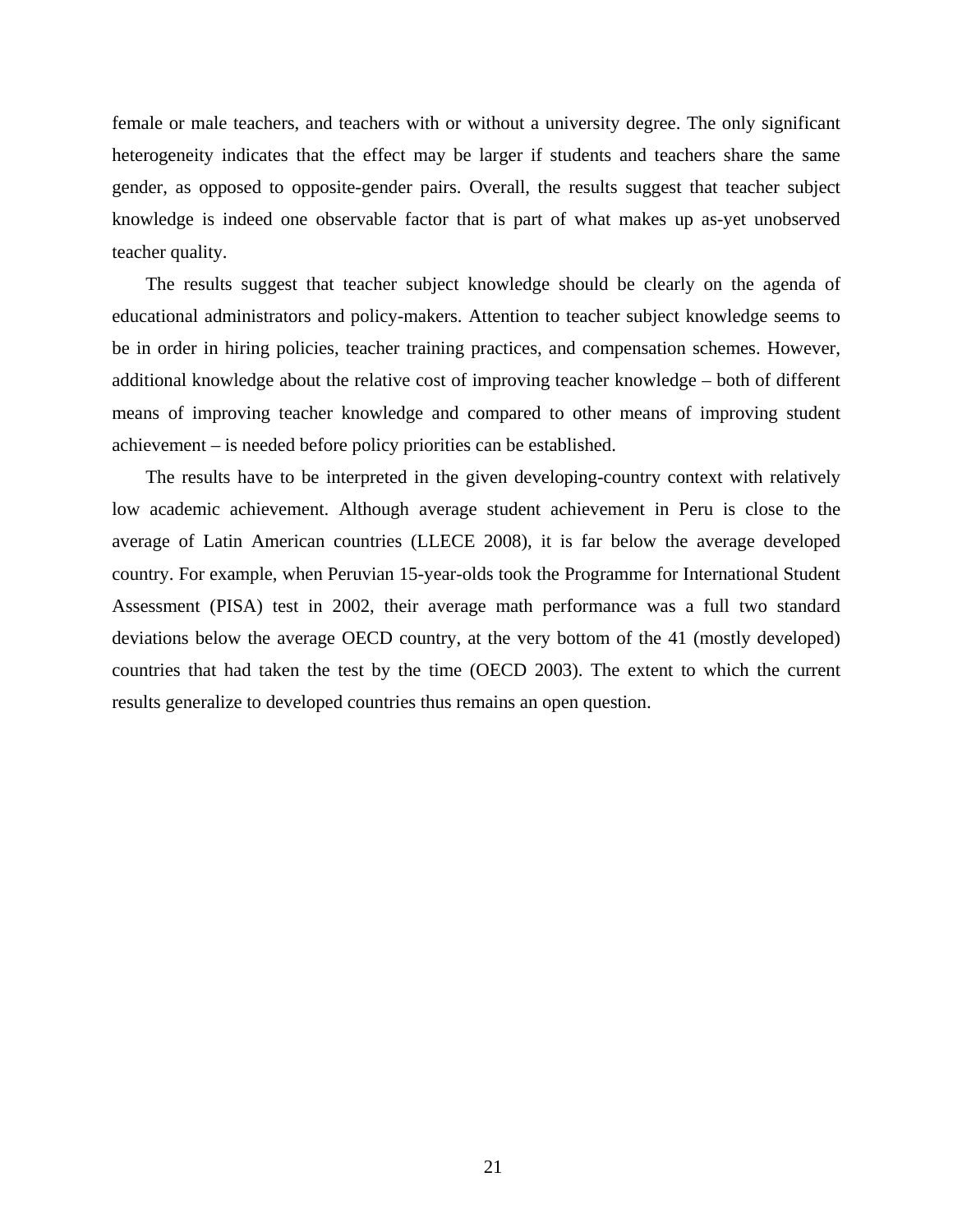## **References**

- Aaronson, Daniel, Lisa Barrow, William Sander (2007). Teachers and Student Achievement in the Chicago Public High Schools. *Journal of Labor Economics* 25 (1), pp. 95–135.
- Ammermüller, Andreas, Peter Dolton (2006). Pupil-Teacher Gender Interaction Effects on Scholastic Outcomes in England and the USA. ZEW Discussion Paper 06-060. Mannheim: Centre for European Economic Research.
- Angrist, Joshua D., Alan B. Krueger (1999). Empirical Strategies in Labor Economics. In Orley Ashenfelter, David Card (eds.), *Handbook of Labor Economics*, Volume 3A, pp. 1277– 1366. Amsterdam: North-Holland.
- Ashenfelter, Orley, Alan B. Krueger. (1994). Estimates of the Economic Return to Schooling from a New Sample of Twins. *American Economic Review* 84 (5), pp. 1157–1173.
- Ashenfelter, Orley, David J. Zimmerman (1997). Estimates of the Returns to Schooling from Sibling Data: Fathers, Sons, and Brothers. *Review of Economics and Statistics* 79 (1), pp. 1– 9.
- Banerjee, Abhijit, Esther Duflo (2006). Addressing Absence. *Journal of Economic Perspectives* 20 (1), pp. 117–132.
- Bedi, Arjun S., Jeffery H. Marshall (2002). Primary School Attendance in Honduras. *Journal of Development Economics* 69 (1), pp. 129–153.
- Behrman, Jere R. (2010). Investment in Education: Inputs and Incentives. In Dani Rodrik, Mark Rosenzweig (eds.), *Handbook of Development Economics*, Volume 5, pp. 4883–4975. Amsterdam: North-Holland.
- Behrman, Jere R., David Ross, Richard Sabot (2008). Improving Quality versus Increasing the Quantity of Schooling: Estimates of Rates of Return from Rural Pakistan. *Journal of Development Economics* 85 (1-2), pp. 94–104.
- Card, David (1999). The Causal Effect of Education on Earnings. In Orley Ashenfelter, David Card (eds.), *Handbook of Labor Economics*, Volume 3A, pp. 1801–1863. Amsterdam: North-Holland.
- Carrell, Scott E., Marianne E. Page, James E. West (2010). Sex and Science: How Professor Gender Perpetuates the Gender Gap. *Quarterly Journal of Economics* 125 (3), forthcoming.
- Chamberlain, Gary (1982). Multivariate Regression Models for Panel Data. *Journal of Econometrics* 18 (1), pp. 5–46.
- Chaudhury, Nazmul, Jeffrey Hammer, Michael Kremer, Karthik Muralidharan, F. Halsey Rogers (2006). Missing in Action: Teacher and Health Worker Absence in Developing Countries. *Journal of Economic Perspectives* 20 (1), pp. 91–116.
- Clotfelter, Charles T., Helen F. Ladd, Jacob L. Vigdor (2007). Teacher Credentials and Student Achievement in High School: A Cross-Subject Analysis with Student Fixed Effects. NBER Working Paper 13617. Cambridge, MA: National Bureau of Economic Research.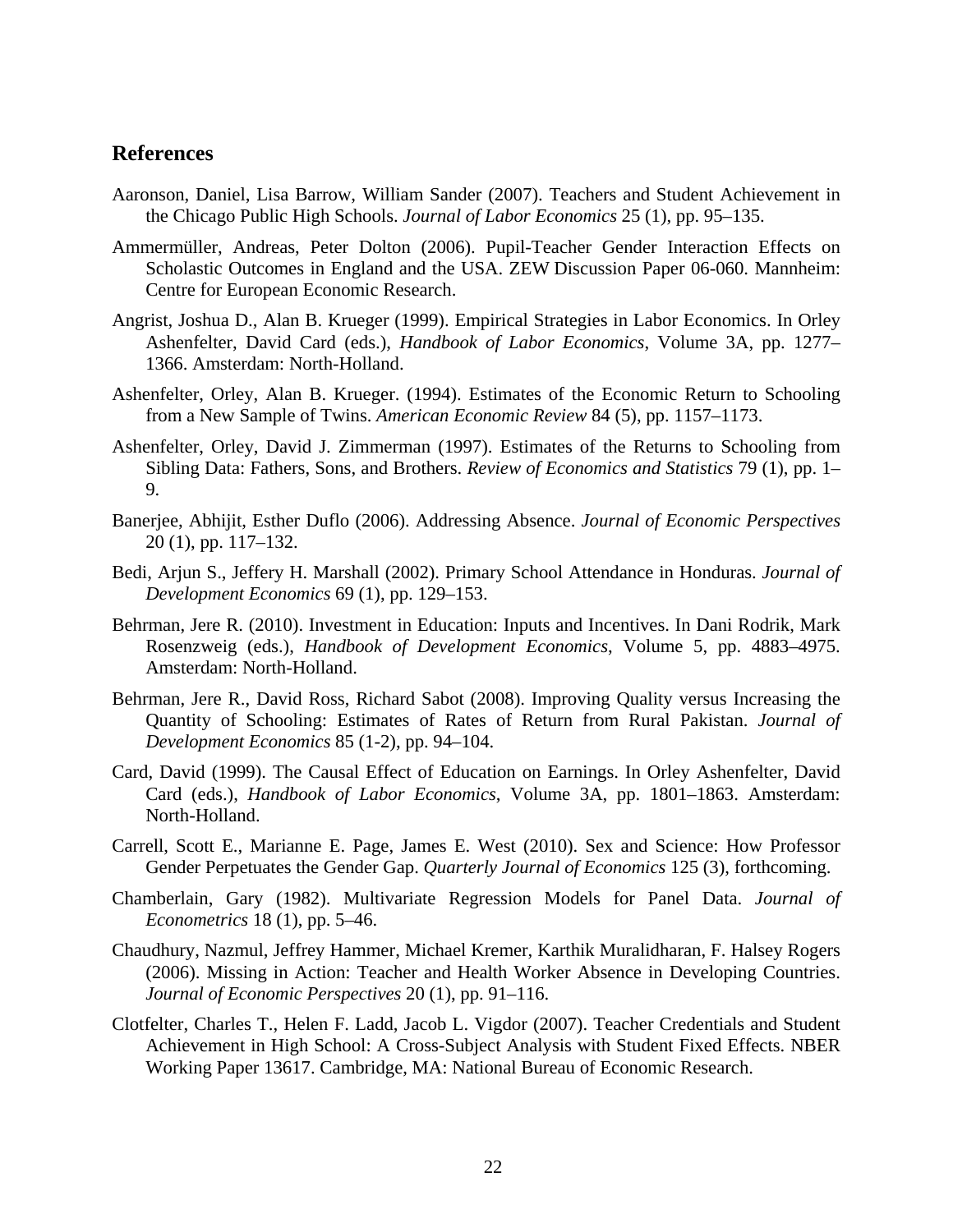- Coleman, James S., Ernest Q. Campbell, Carol F. Hobson, James M. McPartland, Alexander M. Mood, Frederic D. Weinfeld, et al. (1966). *Equality of Educational Opportunity.*  Washington, D.C.: Government Printing Office.
- Cronbach, Lee J. (1951). Coefficient Alpha and the Internal Structure of Tests. *Psychometrika* 16 (3), pp. 297–334.
- Dee, Thomas S. (2005). A Teacher Like Me: Does Race, Ethnicity, or Gender Matter? *American Economic Review* 95 (2), pp. 158–165.
- Dee, Thomas S. (2007). Teachers and the Gender Gaps in Student Achievement. *Journal of Human Resources* 42 (3), pp. 528–554.
- Ehrenberg, Ronald G., Dominic J. Brewer (1995). Did Teachers' Verbal Ability and Race Matter in the 1960s? Coleman Revisited. *Economics of Education Review* 14 (1), pp. 1–21.
- Eide, Eric, Dan Goldhaber, Dominic Brewer (2004). The Teacher Labour Market and Teacher Quality. *Oxford Review of Economic Policy* 20 (2), pp. 230–244.
- Ferguson, Ronald F. (1998). Can Schools Narrow the Black-White Test Score Gap? In Christopher Jencks, Meredith Phillips (eds.), *The Black-White Test Score Gap,* pp. 318–374. Washington, D.C.: Brookings Institution.
- Ferguson, Ronald F., Helen F. Ladd (1996). How and Why Money Matters: An Analysis of Alabama Schools. In Helen F. Ladd (ed.), *Holding Schools Accountable: Performancebased Reform in Education,* pp. 265–298. Washington, D.C.: Brookings Institution.
- Glewwe, Paul, Michael Kremer (2006). Schools, Teachers, and Education Outcomes in Developing Countries. In Eric A. Hanushek, Finis Welch (eds.), *Handbook of the Economics of Education*, Volume 2, pp. 945–1017. Amsterdam: North-Holland.
- Hanushek, Eric (1971). Teacher Characteristics and Gains in Student Achievement: Estimation Using Micro Data. *American Economic Review* 61 (2), pp. 280–288.
- Hanushek, Eric A. (1986). The Economics of Schooling: Production and Efficiency in Public Schools. *Journal of Economic Literature* 24 (3), pp. 1141–1177.
- Hanushek, Eric A. (1992). The Trade-Off between Child Quantity and Quality. *Journal of Political Economy* 100 (1), pp. 84–117.
- Hanushek, Eric A. (1997). Assessing the Effects of School Resources on Student Performance: An Update. *Educational Evaluation and Policy Analysis* 19 (2), pp. 141–164.
- Hanushek, Eric A., Steven G. Rivkin (2006). Teacher Quality. In Eric A. Hanushek, Finis Welch (eds.), *Handbook of the Economics of Education*, Volume 2, pp. 1051–1078. Amsterdam: North-Holland.
- Hanushek, Eric A., Steven G. Rivkin (2010). Generalizations about Using Value-Added Measures of Teacher Quality. *American Economic Review* 100 (2), forthcoming.
- Hanushek, Eric A., Ludger Woessmann (2009). Schooling, Cognitive Skills, and the Latin American Growth Puzzle. NBER Working Paper 15066. Cambridge, MA: National Bureau of Economic Research.
- Harbison, Ralph W., Eric A. Hanushek (1992). *Educational Performance of the Poor: Lessons from Rural Northeast Brazil*. A World Bank Book. Oxford: Oxford University Press.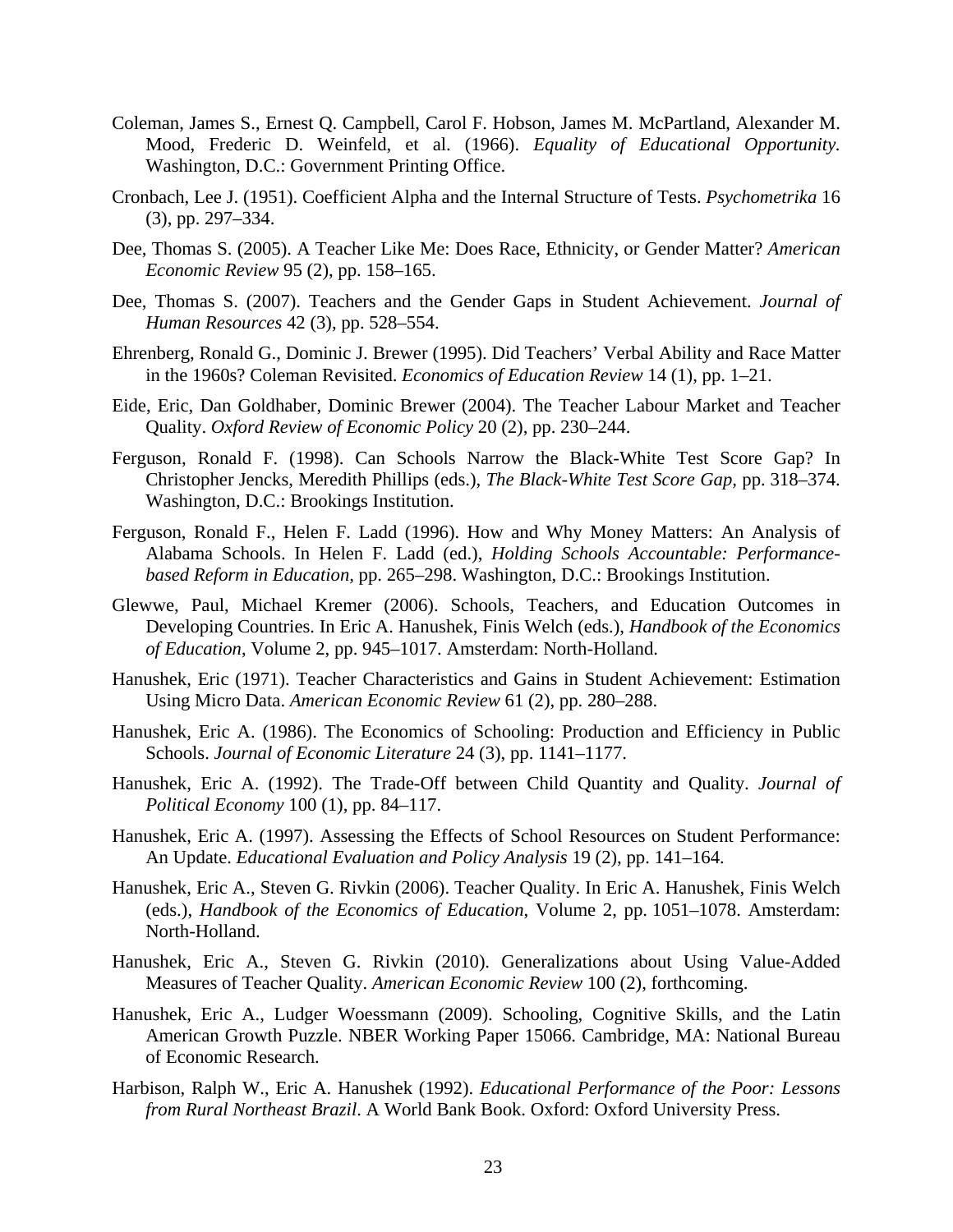- Hargreaves, Eleanore, C. Montero, N. Chau, M. Sibli, T. Thanh (2001). Multigrade Teaching in Peru, Sri Lanka and Vietnam: an Overview. *International Journal of Educational Development* 21 (6), pp. 499–520.
- Kane, Thomas J., Douglas O. Staiger (2008). Estimating Teacher Impacts on Student Achievement: An Experimental Evaluation. NBER Working Paper 14607. Cambridge, MA: National Bureau of Economic Research.
- Laboratorio Latinoamericano de Evaluación de la Calidad de la Educación (LLECE) (2008). *Los Aprendizajes de los Estudiantes de América Latina y el Caribe: Primer Reporte de los Resultados del Segundo Estudio Regional Comparativo y Explicativo*. Santiago, Chile: Oficina Regional de Educación de la UNESCO para América Latina y el Caribe (OREALC/UNESCO).
- Luque, Javier (2008). The Quality of Education in Latin America and the Caribbean: The Case of Peru. San Isidro: Abt Associates.
- Murnane, Richard J., Barbara R. Phillips (1981). What Do Effective Teachers of Inner-City Children Have in Common? *Social Science Research* 10 (1), pp. 83–100.
- Organisation for Economic Co-operation and Development (OECD) (2003). *Literacy Skills for the World of Tomorrow: Further Results from PISA 2000*. Paris: OECD.
- Rice, Jennifer K. (2003). *Teacher Quality: Understanding the Effectiveness of Teacher Attributes*. Washington, D.C.: Economic Policy Institute.
- Rivkin, Steven G., Eric A. Hanushek, John F. Kain (2005). Teachers, Schools, and Academic Achievement. *Econometrica* 73 (2), pp. 417–458.
- Rockoff, Jonah E. (2004). The Impact of Individual Teachers on Student Achievement: Evidence from Panel Data. *American Economic Review* 94 (2), pp. 247–252.
- Rockoff, Jonah E., Brian A. Jacob, Thomas J. Kane, Douglas O. Staiger (2008). Can You Recognize an Effective Teacher When You Recruit One? NBER Working Paper 14485. Cambridge, MA: National Bureau of Economic Research.
- Rothstein, Jesse (2010). Teacher Quality in Educational Production: Tracking, Decay, and Student Achievement. *Quarterly Journal of Economics* 125 (1): 175-214.
- Rowan, Brian, Fang-Shen Chiang, Robert J. Miller (1997). Using Research on Employees' Performance to Study the Effects of Teachers on Students' Achievement. *Sociology of Education* 70 (4), pp. 256–285.
- Summers, Anita A., Barbara L. Wolfe (1977). Do Schools Make a Difference? *American Economic Review* 67 (4), pp. 639–652.
- Tan, Jee-Peng, Julia Lane, Paul Coustère (1997). Putting Inputs to Work in Elementary Schools: What Can Be Done in the Philippines? *Economic Development and Cultural Change* 45 (4), pp. 857–879.
- Wayne, Andrew J., Peter Youngs (2003). Teacher Characteristics and Student Achievement Gains: A Review. *Review of Educational Research* 73 (1), pp. 89–122.
- World Bank (2007). *Toward High-Quality Education in Peru: Standards, Accountability, and Capacity Building*. A World Bank Country Study. Washington, D.C.: The World Bank.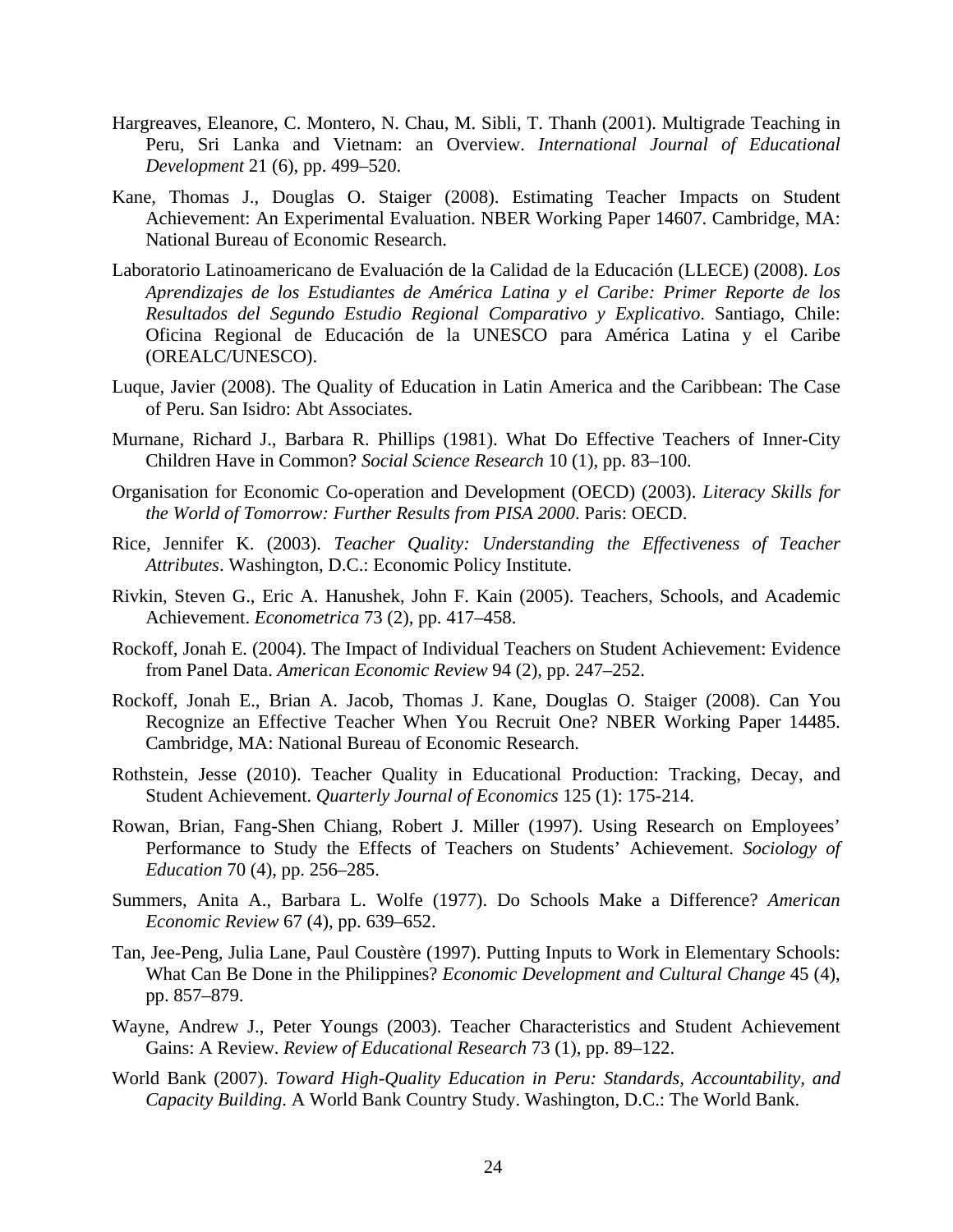# **Table 1: Descriptive Statistics**

|                                  |              |                  |              |                  |              |          | Test score if indicator $= 1$ |
|----------------------------------|--------------|------------------|--------------|------------------|--------------|----------|-------------------------------|
|                                  | Observations | Mean             | Std. Dev.    | Min              | Max          | Student  | Teacher                       |
|                                  | (1)          | (2)              | (3)          | (4)              | (5)          | (6)      | (7)                           |
| Student test score               |              |                  |              |                  |              |          |                               |
| Math                             | 4,302        | $\boldsymbol{0}$ | $\mathbf{1}$ | $-4.089$         | 4.199        |          |                               |
| Reading                          | 4,302        | $\overline{0}$   | -1           | $-3.545$         | 3.457        |          |                               |
| Difference                       | 4,302        | $\boldsymbol{0}$ | 0.823        | $-3.515$         | 3.897        |          |                               |
| Teacher test score               |              |                  |              |                  |              |          |                               |
| Math                             | 4,302        | $\boldsymbol{0}$ | 1            | $-3.037$         | 3.641        |          |                               |
| Reading                          | 4,302        | $\boldsymbol{0}$ |              | $-2.267$         | 2.597        |          |                               |
| Difference                       | 4,302        | $\theta$         | 1.074        | $-3.396$         | 3.570        |          |                               |
| Student characteristics          |              |                  |              |                  |              |          |                               |
| Female                           | 4,302        | 0.481            | 0.500        | $\boldsymbol{0}$ | 1            | $-0.017$ | $-0.015$                      |
| 1 <sup>st</sup> language Spanish | 4,290        | 0.871            | 0.336        | $\boldsymbol{0}$ | $\mathbf{1}$ | 0.126    | 0.031                         |
| Motivation index                 | 4,214        | 0.805            | 0.152        | 0.1              | $\mathbf{1}$ | 0.261    | 0.030                         |
| School characteristics           |              |                  |              |                  |              |          |                               |
| Urban area                       | 4,302        | 0.533            | 0.499        | $\boldsymbol{0}$ | 1            | 0.364    | 0.134                         |
| Private school                   | 4,302        | 0.133            | 0.340        | $\boldsymbol{0}$ |              | 0.904    | 0.293                         |
| Complete school                  | 4,302        | 0.534            | 0.499        | $\mathbf{0}$     |              | 0.343    | 0.162                         |
| Teacher characteristics          |              |                  |              |                  |              |          |                               |
| Female                           | 4,057        | 0.521            | 0.500        | $\boldsymbol{0}$ | 1            | 0.125    | 0.071                         |
| University degree                | 4,164        | 0.284            | 0.451        | $\Omega$         | 1            | 0.115    | $-0.074$                      |
| Classroom characteristics        |              |                  |              |                  |              |          |                               |
| Teaching hours in the subject    | 3,932        | 6.076            | 1.657        | 1.5              | 11.7         |          |                               |
| Curriculum design                |              |                  |              |                  |              |          |                               |
| Subject-specific books           | 4,276        | 0.688            | 0.417        | $\boldsymbol{0}$ | 1            | 0.006    | 0.043                         |
| Student working books            | 4,276        | 0.466            | 0.455        | $\boldsymbol{0}$ | 1            | $-0.080$ | $-0.033$                      |
| Local school guidelines          | 4,276        | 0.478            | 0.469        | $\overline{0}$   | 1            | 0.065    | $-0.019$                      |
| Institutional guidelines         | 4,276        | 0.258            | 0.401        | $\boldsymbol{0}$ |              | 0.202    | 0.023                         |
| Regional guidelines              | 4,276        | 0.035            | 0.167        | $\boldsymbol{0}$ |              | $-0.186$ | 0.282                         |
| National guidelines              | 4,276        | 0.736            | 0.407        | $\boldsymbol{0}$ |              | 0.054    | 0.056                         |
| Adj. curriculum guidelines       | 4,276        | 0.311            | 0.431        | $\boldsymbol{0}$ |              | 0.038    | 0.185                         |
| Others                           | 4,276        | 0.153            | 0.336        | $\boldsymbol{0}$ |              | 0.021    | $-0.020$                      |

Sample: Same-teacher one-classroom (STOC).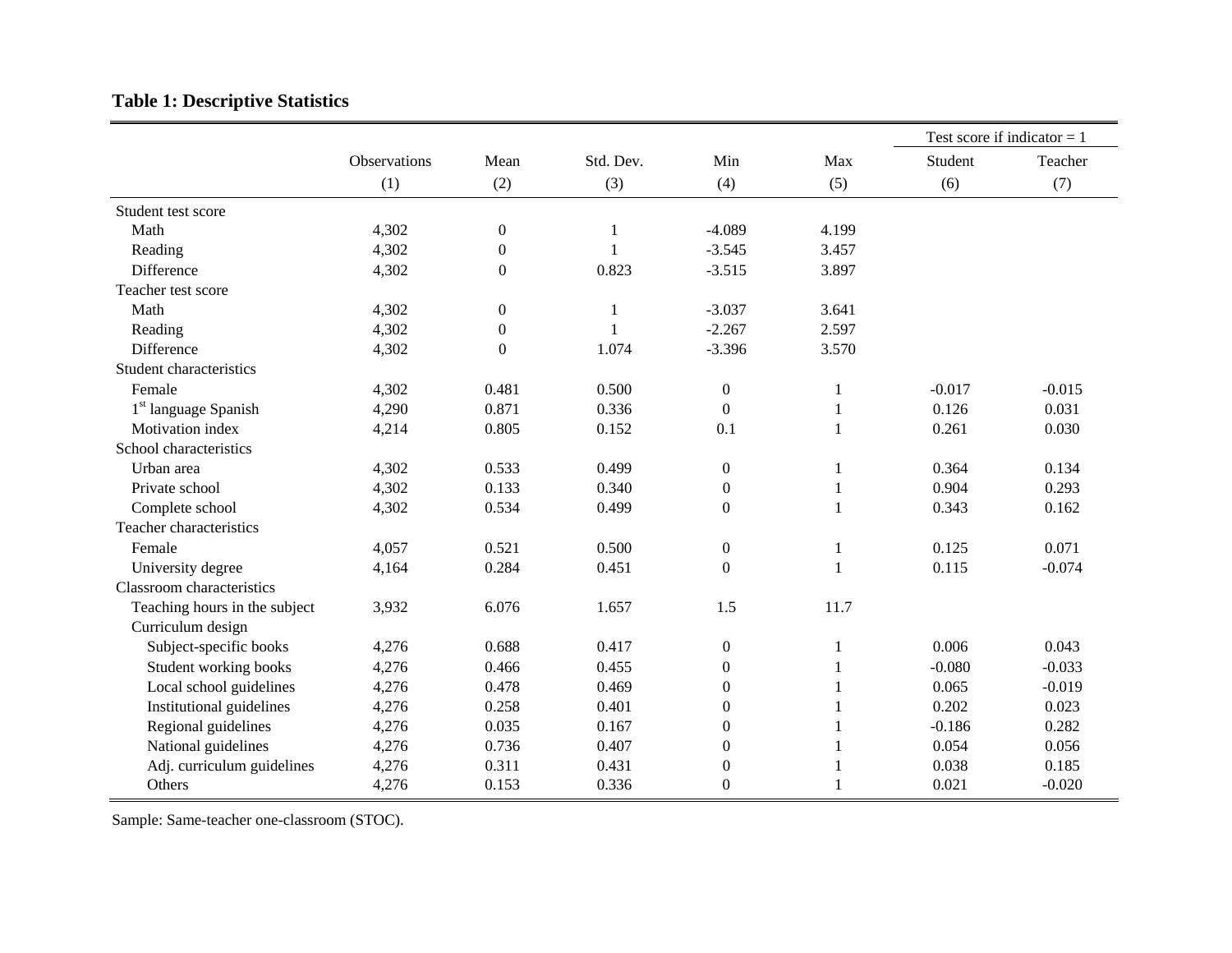| Sample:                                  |                       |                                             | Full sample                       |                                   |                                             |                       | Same-teacher<br>sample   |                       | Same-teacher<br>one-classroom (STOC)        |
|------------------------------------------|-----------------------|---------------------------------------------|-----------------------------------|-----------------------------------|---------------------------------------------|-----------------------|--------------------------|-----------------------|---------------------------------------------|
|                                          | (1)                   | (2)                                         | (3)                               | (4)                               | (5)                                         | (6)                   | (7)                      | (8)                   | (9)                                         |
| Teacher test score                       | $0.241***$<br>(0.022) | $0.231^{\ast\ast\ast}$<br>(0.020)           | $0.105***$<br>(0.016)             | $0.095^{\ast\ast\ast}$<br>(0.018) | $0.090^{\ast\ast\ast}$<br>(0.018)           | $0.164***$<br>(0.031) | $0.069^{***}$<br>(0.023) | $0.139***$<br>(0.042) | 0.045<br>(0.027)                            |
| Student female                           |                       | $-0.018$<br>(0.023)                         | $-0.018$<br>(0.019)               | $-0.018$<br>(0.020)               | $-0.014$<br>(0.020)                         |                       | $-0.014$<br>(0.026)      |                       | $-0.042$<br>(0.029)                         |
| Student 1 <sup>st</sup> language Spanish |                       | $0.650^{\ast\ast\ast}$<br>(0.100)           | $0.739***$<br>(0.059)             | $0.773***$<br>(0.068)             | $0.722***$<br>(0.064)                       |                       | $0.739***$<br>(0.068)    |                       | $0.605^{\ast\ast\ast}$<br>(0.068)           |
| Urban area                               |                       |                                             | $0.361^{\ast\ast\ast}$<br>(0.049) | $0.345***$<br>(0.056)             | $0.336***$<br>(0.055)                       |                       | $0.348***$<br>(0.064)    |                       | $0.338***$<br>(0.072)                       |
| Private school                           |                       |                                             | $0.632***$<br>(0.045)             | $0.685^{\ast\ast\ast}$<br>(0.047) | $0.713***$<br>(0.049)                       |                       | $0.632***$<br>(0.086)    |                       | $0.642***$<br>(0.100)                       |
| Complete school                          |                       |                                             | $0.305***$<br>(0.049)             | $0.299***$<br>(0.057)             | $0.288^{\ast\ast\ast}$<br>(0.058)           |                       | $0.282***$<br>(0.071)    |                       | $0.379***$<br>(0.073)                       |
| Teacher female                           |                       |                                             |                                   | $0.080^\ast$<br>(0.036)           | $0.076***$<br>(0.035)                       |                       | 0.048<br>(0.052)         |                       | $-0.017$<br>(0.063)                         |
| Teacher university degree                |                       |                                             |                                   | 0.009<br>(0.037)                  | 0.015<br>(0.039)                            |                       | 0.023<br>(0.057)         |                       | 0.062<br>(0.071)                            |
| Hours                                    |                       |                                             |                                   | 0.006<br>(0.011)                  | 0.006<br>(0.011)                            |                       | 0.013<br>(0.015)         |                       | $-0.005$<br>(0.018)                         |
| Student motivation                       |                       |                                             |                                   |                                   | $0.472***$<br>(0.044)                       |                       | $0.736***$<br>(0.060)    |                       | $0.763***$<br>(0.070)                       |
| Teaching method (8 indicators)           |                       |                                             |                                   |                                   | yes                                         |                       | yes                      |                       | yes                                         |
| Subject math                             |                       | 0.001<br>(0.013)                            | $-0.001$<br>(0.011)               | 0.002<br>(0.015)                  | $\textbf{-0.061}^{\ast\ast\ast}$<br>(0.017) |                       | $-0.082***$<br>(0.019)   |                       | $-0.072***$<br>(0.024)                      |
| Constant                                 | 0.000<br>(0.023)      | $\textbf{-0.580}^{\ast\ast\ast}$<br>(0.101) | $-1.343***$<br>(0.057)            | $-1.440$ ***<br>(0.093)           | $-1.822***$<br>(0.114)                      | 0.000<br>(0.033)      | $-1.869***$<br>(0.138)   | 0.000<br>(0.045)      | $\textbf{-1.511}^{\ast\ast\ast}$<br>(0.154) |
| F                                        | 121.31                | 53.35                                       | 160.33                            | 97.55                             | 63.04                                       | 27.15                 | 36.65                    | 11.15                 | 38.94                                       |
| Observations                             | 24,330                | 24,286                                      | 23,574                            | 17,311                            | 16,289                                      | 13,638                | 10,493                   | 8,604                 | 6,565                                       |
| Students<br>Classrooms (clusters)        | 12,165<br>893         | 12,143<br>893                               | 11,787<br>867                     | 10,365<br>756                     | 10,056<br>749                               | 6,819<br>521          | 5,564<br>432             | 4,302<br>346          | 3,485<br>284                                |
|                                          |                       |                                             |                                   |                                   |                                             |                       |                          |                       |                                             |

# **Table 2: Ordinary Least Squares Regressions**

Dependent variable: student test score. Robust standard errors (adjusted for clustering at classroom level) in parentheses: significance at \*\*\* 1, \*\* 5, \* 10 percent.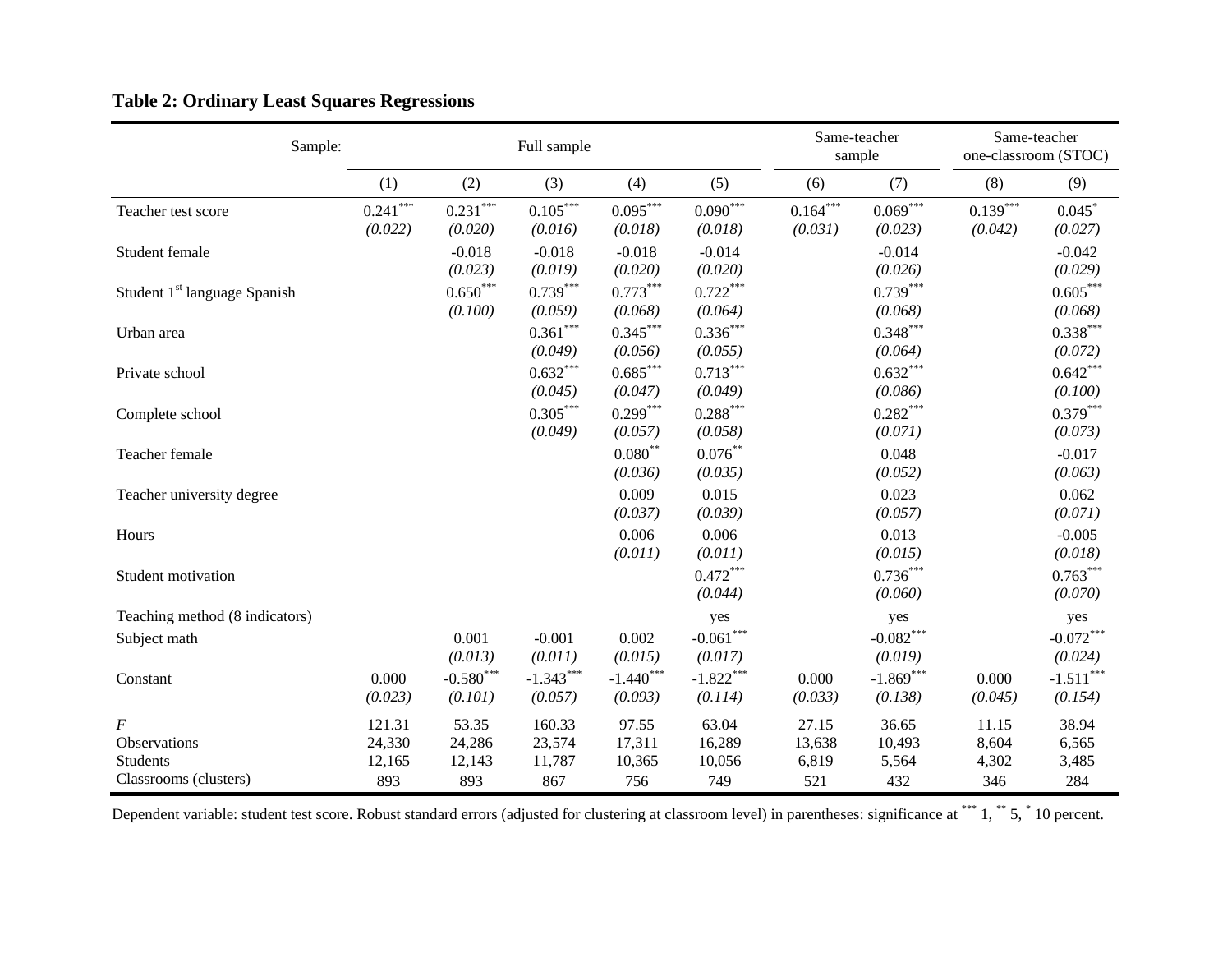#### **Table 3: Correlated Random Effects Models**

| Sample:                                                                   | Same-teacher sample   |                        |                        | Same-teacher one-classroom (STOC) |  |
|---------------------------------------------------------------------------|-----------------------|------------------------|------------------------|-----------------------------------|--|
|                                                                           | (1)                   |                        |                        | (2)                               |  |
| Unrestricted model:                                                       | Math                  | Reading                | Math                   | Reading                           |  |
| Teacher test score in same subject                                        | $0.065***$<br>(0.031) | $0.049*$<br>(0.026)    | 0.047<br>(0.037)       | 0.039<br>(0.034)                  |  |
| Teacher test score in other subject                                       | 0.043<br>(0.029)      | 0.015<br>(0.026)       | 0.026<br>(0.036)       | $-0.017$<br>(0.032)               |  |
| $\chi^2$<br>Observations (students)<br>Classrooms (clusters)              | 468.43                | 6,233<br>476           | 353.45<br>3,936<br>316 |                                   |  |
| $\chi^2$ (coeff. on same-subject teacher score equal)<br>Prob > $\chi^2$  | 0.12<br>0.731         |                        | 0.02<br>0.898          |                                   |  |
| $\chi^2$ (coeff. on other-subject teacher score equal)<br>Prob > $\chi^2$ | 0.40<br>0.528         |                        | 0.59<br>0.444          |                                   |  |
| Restricted model:                                                         |                       |                        |                        |                                   |  |
| Teacher test score in same subject                                        | $0.058***$<br>(0.017) |                        | $0.044***$<br>(0.020)  |                                   |  |
| Teacher test score in other subject                                       | $0.028$ <sup>*</sup>  | (0.016)                | 0.003<br>(0.019)       |                                   |  |
| $\chi^2$<br>Observations (students)<br>Classrooms (clusters)              |                       | 429.76<br>6,233<br>476 | 341.18<br>3,936<br>316 |                                   |  |
| Implied $\beta$<br>Prob > $\chi^2$                                        | 0.023                 | $0.030**$              |                        | $0.041^{\ast\ast\ast}$<br>0.008   |  |

Dependent variable: student test score in math and reading, respectively. Regressions in the two subjects estimated by seemingly unrelated regressions (SUR). Regressions include controls for student gender, student 1<sup>st</sup> language, urban area, private school, complete school, teacher gender, and teacher university degree. Clustered standard errors in the SUR models are estimated by maximum likelihood. Robust standard errors (adjusted for clustering at classroom level) in parentheses: significance at  $***$  1,  $**$  5,  $*$  10 percent.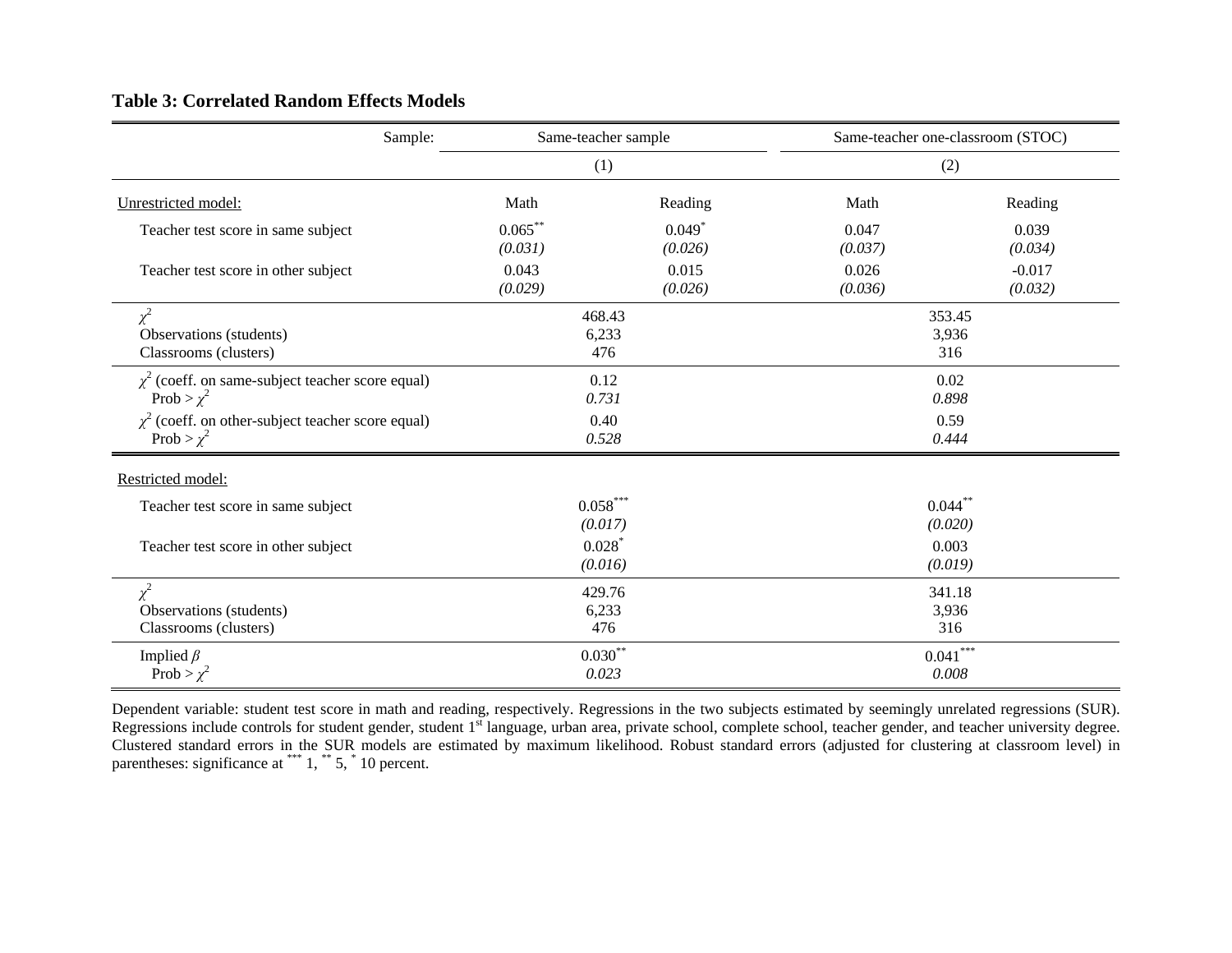|                                                                            | Sample: | Same-teacher sample   | Same-teacher one-classroom (STOC) |
|----------------------------------------------------------------------------|---------|-----------------------|-----------------------------------|
|                                                                            |         | (1)                   | (2)                               |
| Regression estimate:                                                       |         |                       |                                   |
| Difference in teacher test score<br>between math and reading               |         | $0.037***$<br>(0.013) | $0.047***$<br>(0.014)             |
| F<br>Observations (students)<br>Classrooms (clusters)                      |         | 8.69<br>6,819<br>521  | 10.71<br>4,302<br>346             |
| Measurement-error correction:                                              |         |                       |                                   |
| Effect of difference in teacher test score,<br>measurement-error corrected |         | 0.082                 | 0.101                             |
| $\lambda_{\varDelta}$                                                      |         | 0.452                 | 0.462                             |
| $Cov(T_M,T_R)$<br>$\lambda_M$<br>$\lambda_R$                               |         | 0.434<br>0.74<br>0.64 | 0.424<br>0.74<br>0.64             |

## **Table 4: Within-Teacher Within-Student Estimation: First-Differenced (Fixed-Effects) Models**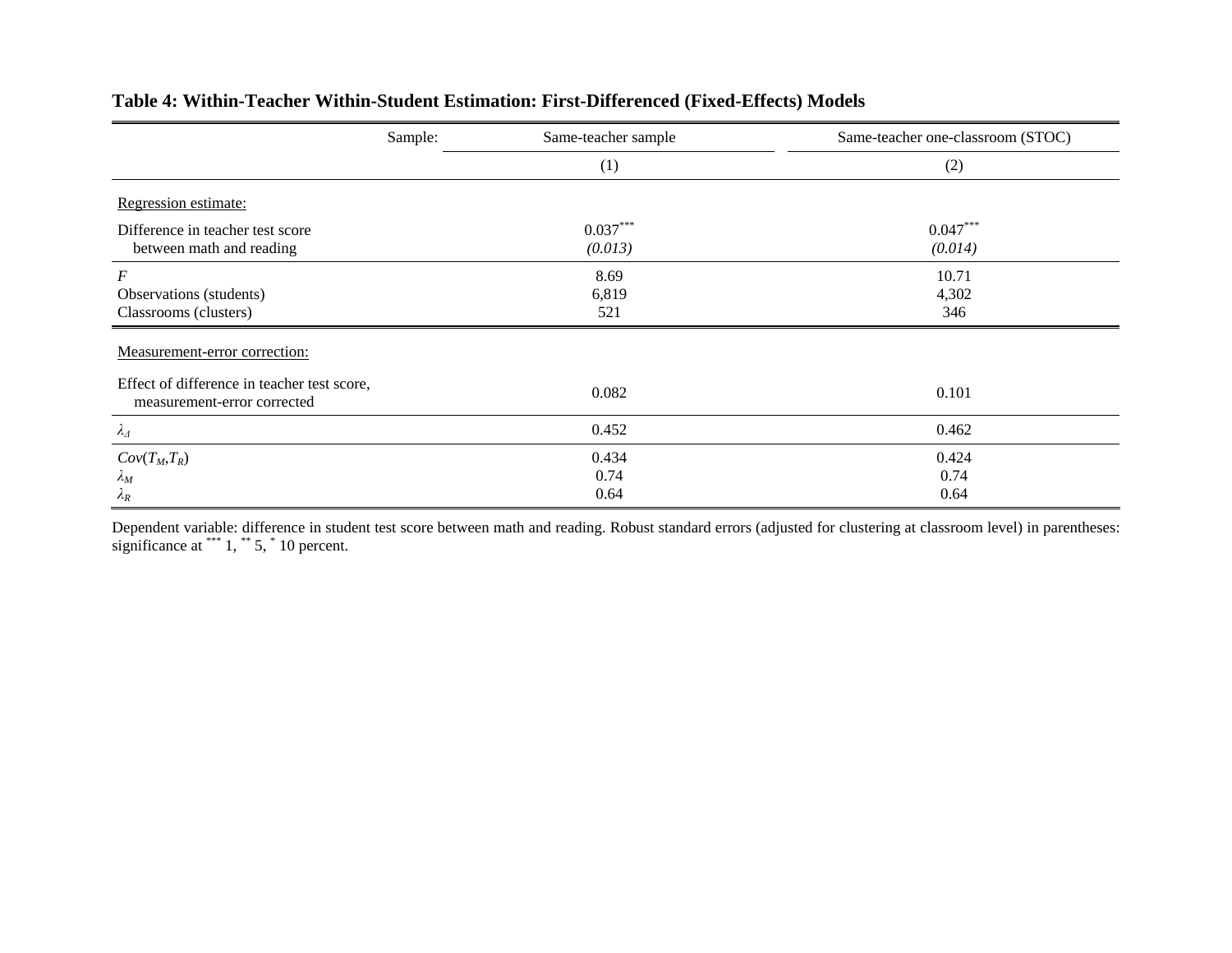|                                            |                       |                       |                       |                       | Dropping observations with missing data on |                                 |
|--------------------------------------------|-----------------------|-----------------------|-----------------------|-----------------------|--------------------------------------------|---------------------------------|
| Sample:                                    | <b>STOC</b>           |                       |                       | Teaching hours        |                                            | Teaching methods                |
|                                            | (1)                   | (2)                   | (3)                   | (4)                   | (5)                                        | (6)                             |
| Teacher test score difference              | $0.047***$<br>(0.014) | $0.046***$<br>(0.014) | $0.038***$<br>(0.016) | $0.040**$<br>(0.016)  | $0.034***$<br>(0.016)                      | $0.034***$<br>(0.016)           |
| Student motivation difference              |                       | $0.124***$<br>(0.062) |                       | 0.124<br>(0.066)      |                                            | $0.114$ <sup>*</sup><br>(0.068) |
| Teaching hours difference                  |                       |                       |                       | $0.028***$<br>(0.013) |                                            | $0.036***$<br>(0.014)           |
| Teaching methods difference (8 indicators) |                       |                       |                       |                       |                                            | yes                             |
| Constant                                   | 0.000<br>(0.017)      | $-0.010$<br>(0.018)   | 0.008<br>(0.019)      | $-0.004$<br>(0.019)   | 0.006<br>(0.019)                           | $-0.003$<br>(0.019)             |
| $\cal F$                                   | 10.70                 | 6.69                  | 5.73                  | 4.67                  | 4.47                                       | 1.52                            |
| Observations (students)                    | 4,302                 | 4,113                 | 3,575                 | 3,575                 | 3,431<br>288                               | 3,431                           |
| Classrooms (clusters)                      | 346                   | 345                   | 297                   | 297                   |                                            | 288                             |

# **Table 5: Introducing Subject-Specific Controls in the Fixed-Effects Model**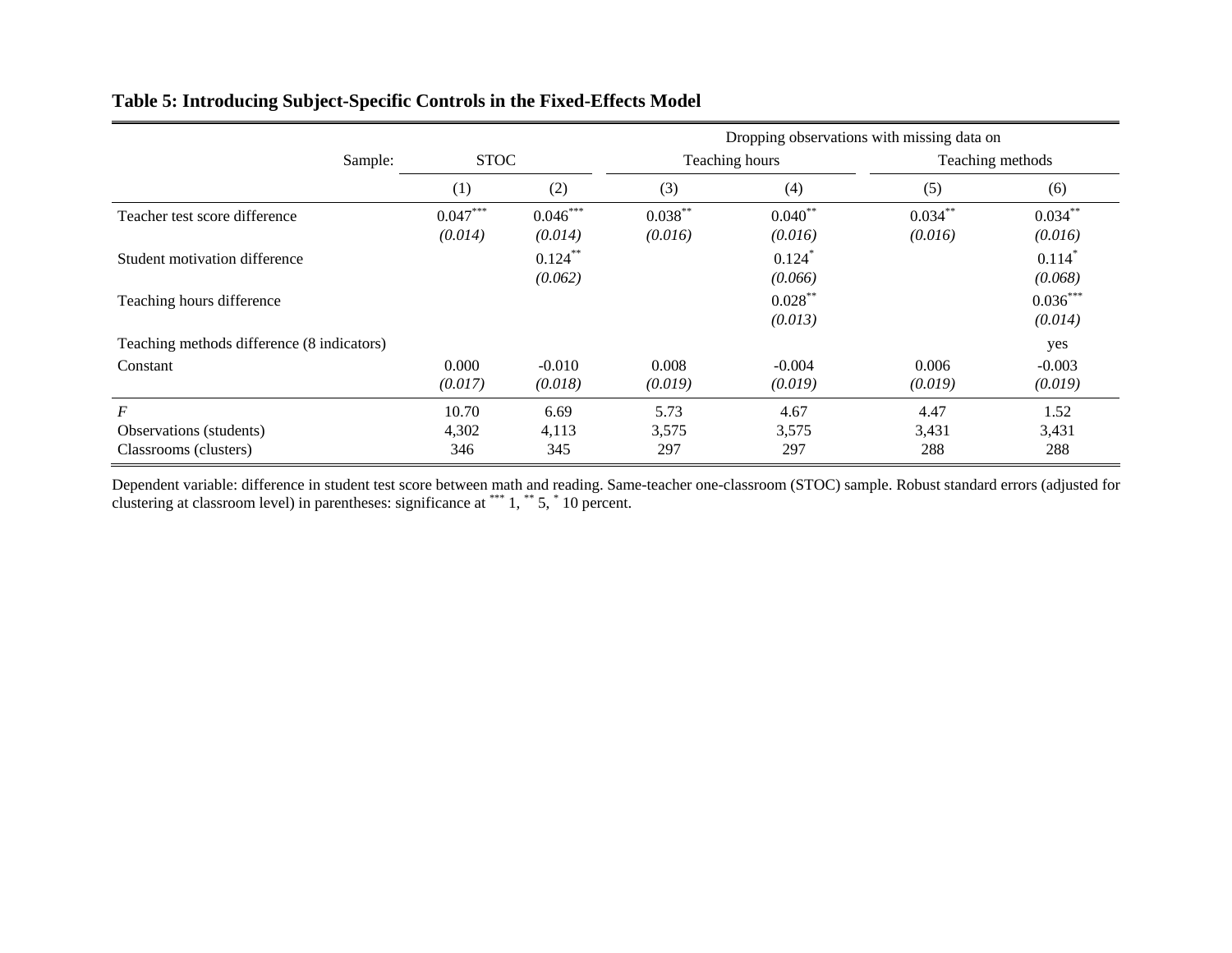|                                                  | (1)                    | (2)                    | (3)                    |
|--------------------------------------------------|------------------------|------------------------|------------------------|
| Teacher test score difference                    | $0.045***$<br>(0.014)  | $0.045***$<br>(0.015)  | $0.041***$<br>(0.015)  |
| Student female                                   | $-0.146***$<br>(0.028) | $-0.145***$<br>(0.028) | $-0.145***$<br>(0.029) |
| Student 1 <sup>st</sup> language Spanish         | $-0.009$<br>(0.046)    | $-0.016$<br>(0.046)    | $-0.003$<br>(0.046)    |
| Urban area                                       |                        | $-0.056$<br>(0.039)    | $-0.041$<br>(0.039)    |
| Private school                                   |                        | $0.149***$<br>(0.057)  | $0.153***$<br>(0.059)  |
| Complete school                                  |                        | 0.012<br>(0.040)       | 0.032<br>(0.043)       |
| Teacher female                                   |                        |                        | $-0.136***$<br>(0.038) |
| Teacher university degree                        |                        |                        | 0.010<br>(0.038)       |
| Constant                                         | $0.079*$<br>(0.044)    | $0.088*$<br>(0.047)    | $0.129***$<br>(0.051)  |
| $\cal F$                                         | 13.50                  | 7.65                   | 7.67                   |
| Observations (students)<br>Classrooms (clusters) | 4,290<br>346           | 4,290<br>346           | 3,936<br>316           |

# **Table 6: Controlling for Systematic Between-Subject Differences**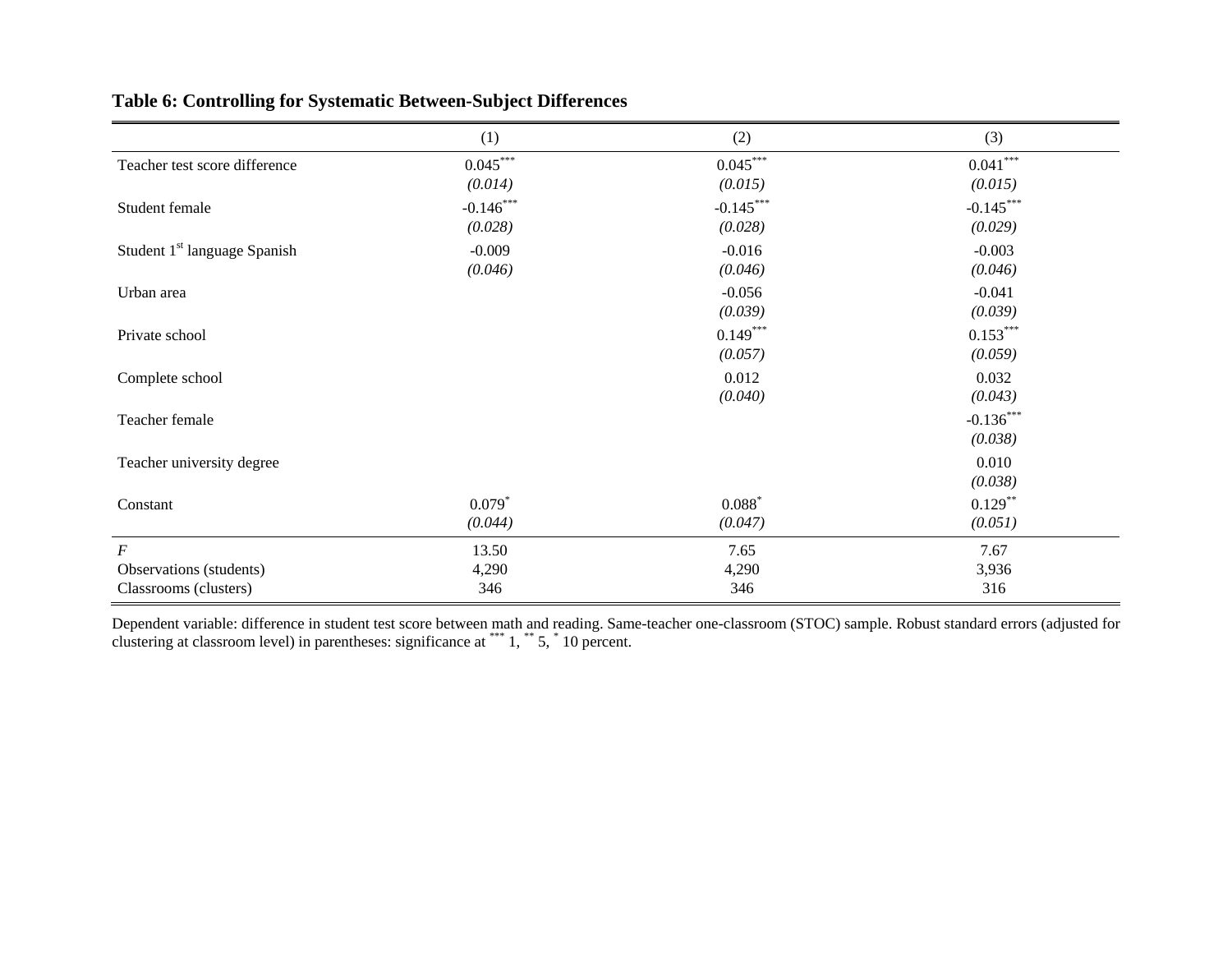# **Table 7: Results by Tenure with Class**

| Tenure with class:                                                            | 1 year                | 2 years          | More than 2 years     |
|-------------------------------------------------------------------------------|-----------------------|------------------|-----------------------|
|                                                                               | (1)                   | (2)              | (3)                   |
| Regression estimate:                                                          |                       |                  |                       |
| Teacher test score difference                                                 | $0.070***$<br>(0.025) | 0.036<br>(0.025) | $0.100***$<br>(0.032) |
| Constant                                                                      | $-0.046*$<br>(0.026)  | 0.014<br>(0.029) | $0.089*$<br>(0.045)   |
| $\cal F$                                                                      | 7.80                  | 2.15             | 9.89                  |
| Observations (students)                                                       | 1,478                 | 1,442            | 886                   |
| Classrooms (clusters)                                                         | 131                   | 94               | 72                    |
| 95% confidence interval:                                                      |                       |                  |                       |
| Lower bound                                                                   | 0.020                 | $-0.013$         | 0.037                 |
| Upper bound                                                                   | 0.119                 | 0.086            | 0.163                 |
| Cumulative effect assuming 0.047 annual effect and different annual fadeouts: |                       |                  |                       |
| 50% fadeout per year                                                          | 0.047                 | 0.070            | 0.086                 |
| 25% fadeout per year                                                          | 0.047                 | 0.082            | 0.126                 |
| 10% fadeout per year                                                          | 0.047                 | 0.089            | 0.162                 |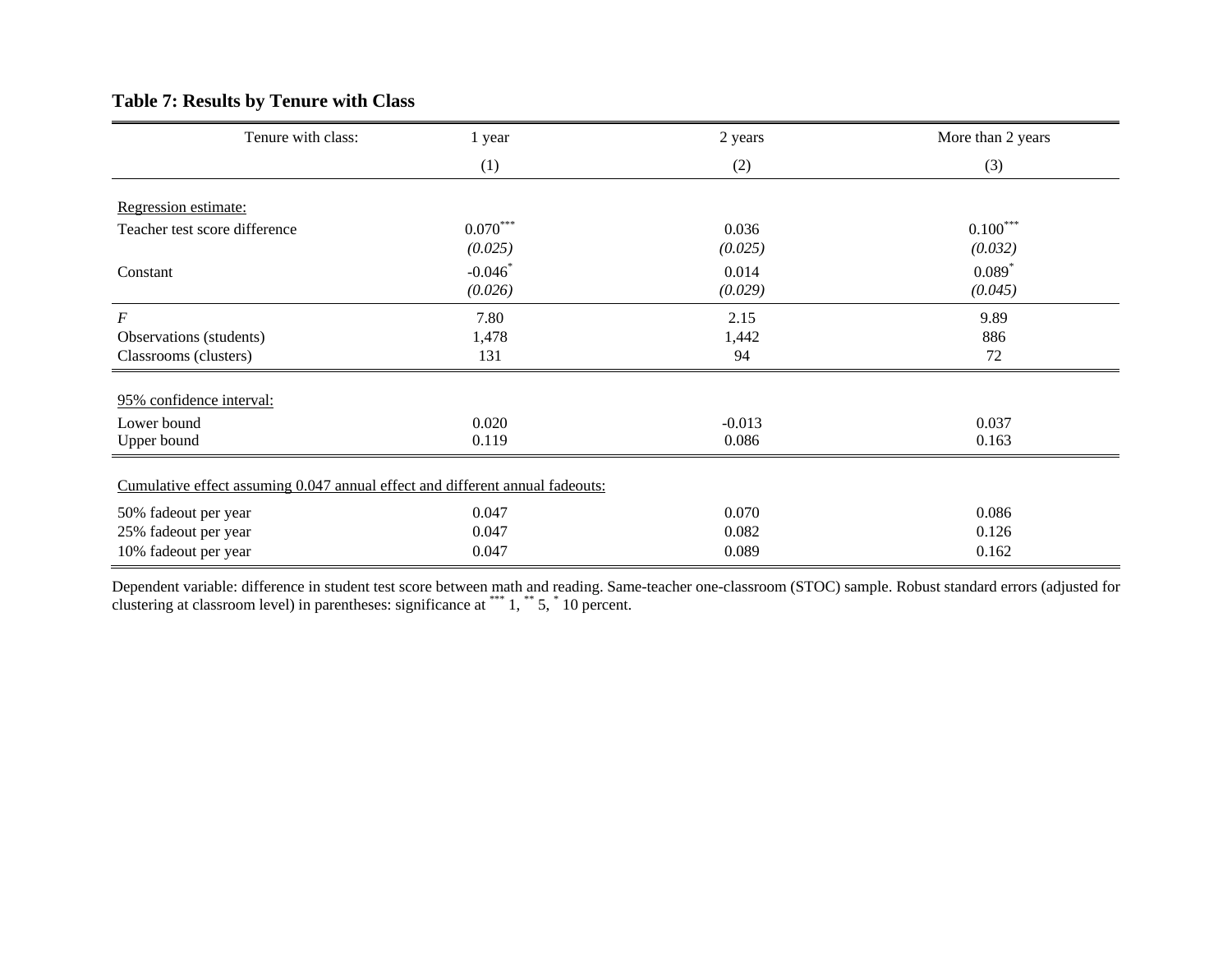|                                                        | $X =$ | Student<br>female      | Student $1st$<br>language<br>Spanish | Urban<br>area         | Private<br>school     | Complete<br>school    | Teacher<br>male        | Teacher<br>university<br>degree | Teaching<br>hours<br>difference |
|--------------------------------------------------------|-------|------------------------|--------------------------------------|-----------------------|-----------------------|-----------------------|------------------------|---------------------------------|---------------------------------|
|                                                        |       | (1)                    | (2)                                  | (3)                   | (4)                   | (5)                   | (6)                    | (7)                             | (8)                             |
| Teacher test score difference                          |       | $0.042***$<br>(0.018)  | $0.070^{*}$<br>(0.038)               | $0.053***$<br>(0.019) | $0.052***$<br>(0.014) | $0.055***$<br>(0.023) | $0.049***$<br>(0.020)  | $0.064***$<br>(0.019)           | $0.037***$<br>(0.016)           |
| Interaction of X with<br>teacher test score difference |       | 0.009<br>(0.024)       | $-0.028$<br>(0.041)                  | $-0.011$<br>(0.028)   | $-0.049$<br>(0.055)   | $-0.014$<br>(0.030)   | $-0.029$<br>(0.030)    | $-0.038$<br>(0.029)             | $-0.006$<br>(0.013)             |
| X                                                      |       | $-0.144***$<br>(0.028) | $-0.0002$<br>(0.051)                 | $-0.015$<br>(0.034)   | $0.125***$<br>(0.054) | 0.016<br>(0.034)      | $0.126***$<br>(0.036)  | 0.003<br>(0.037)                | $0.027***$<br>(0.013)           |
| Constant                                               |       | $0.069***$<br>(0.022)  | $-0.001$<br>(0.048)                  | 0.008<br>(0.023)      | $-0.017$<br>(0.017)   | $-0.009$<br>(0.024)   | $-0.056$ **<br>(0.023) | $-0.003$<br>(0.021)             | 0.005<br>(0.018)                |
| $\boldsymbol{F}$                                       |       | 13.20                  | 3.90                                 | 3.90                  | 6.52                  | 3.59                  | 8.59                   | 4.41                            | 4.35                            |
| Observations (students)<br>Classrooms (clusters)       |       | 4,302<br>346           | 4,290<br>346                         | 4,302<br>346          | 4,302<br>346          | 4,302<br>346          | 4,057<br>323           | 4,164<br>338                    | 3,745<br>297                    |

# **Table 8: Effects in Sub-Samples Identified by Interaction Terms**